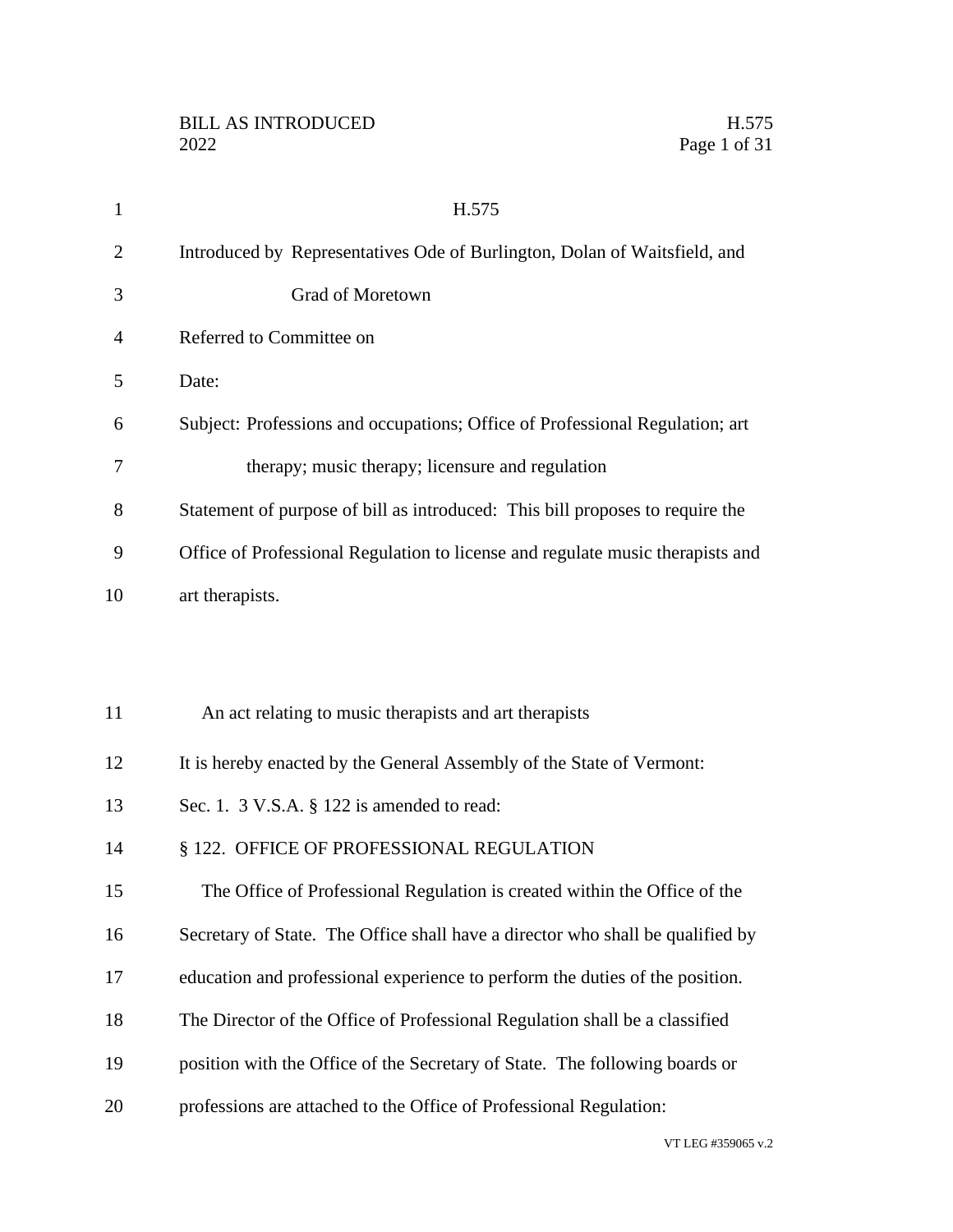| $\mathbf{1}$   | * * *                                                                         |
|----------------|-------------------------------------------------------------------------------|
| $\overline{2}$ | (51) Music Therapists                                                         |
| 3              | (52) Art Therapists                                                           |
| 4              | Sec. 2. $3$ V.S.A. $\S$ 125 is amended to read:                               |
| 5              | § 125. FEES                                                                   |
| 6              | (a) In addition to the fees otherwise authorized by law, a board or advisor   |
| 7              | profession may charge the following fees:                                     |
| 8              | (1) Verification of license, \$20.00.                                         |
| 9              | (2) An examination fee established by the Secretary, which shall be no        |
| 10             | greater than the costs associated with examinations.                          |
| 11             | (3) Reinstatement fees for expired licenses pursuant to section 127           |
| 12             | (unauthorized practice) of this title.                                        |
| 13             | (4) Continuing, qualifying, or prelicensing education course approval:        |
| 14             | (A) Provider, \$100.00.                                                       |
| 15             | (B) Individual, \$25.00.                                                      |
| 16             | (5) A preapplication criminal background determination, \$25.00.              |
| 17             | (b) Unless otherwise provided by law, the following fees shall apply to all   |
| 18             | professions regulated by the Director in consultation with advisor appointees |
| 19             | under Title 26:                                                               |
| 20             | * * *                                                                         |
| 21             | (4) Biennial renewal, \$240.00, except biennial renewal for:                  |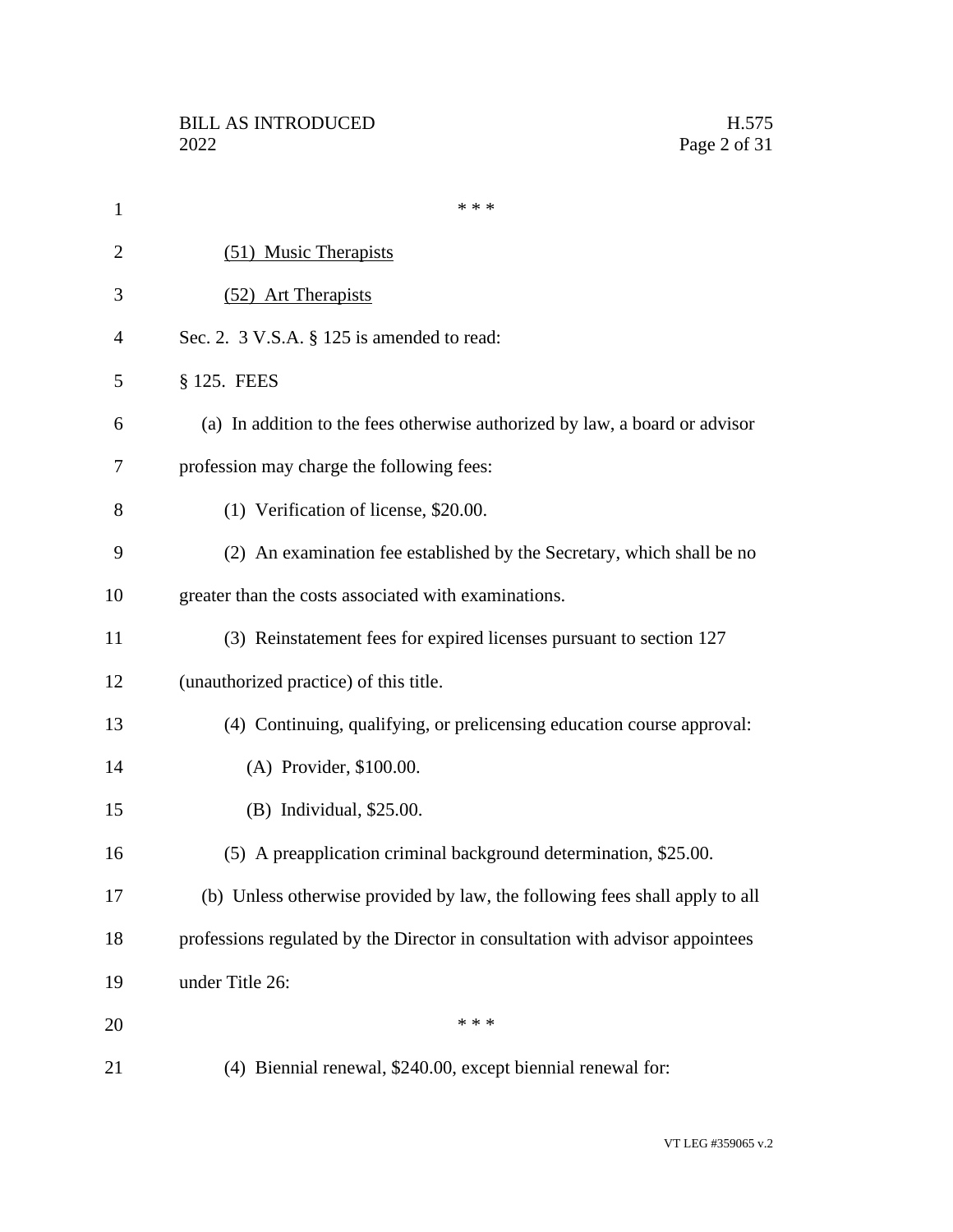| $\mathbf{1}$   | * * *                                                                            |
|----------------|----------------------------------------------------------------------------------|
| $\overline{2}$ | (T) Music therapists, \$150.00.                                                  |
| 3              | (U) Art therapists, \$150.00.                                                    |
| $\overline{4}$ | * * *                                                                            |
| 5              | Sec. 3. 26 V.S.A. chapter 111 is added to read:                                  |
| 6              | CHAPTER 111. MUSIC THERAPISTS AND ART THERAPISTS                                 |
| 7              | Subchapter 1. Music Therapy                                                      |
| 8              | § 6101. DEFINITIONS                                                              |
| 9              | As used in this subchapter:                                                      |
| 10             | (1) "Board-certified music therapist" means an individual who has                |
| 11             | completed the education and clinical training requirements established by the    |
| 12             | American Music Therapy Association and who holds current board                   |
| 13             | certification from the Certification Board for Music Therapists.                 |
| 14             | (2) "Director" means the Director of the Office of Professional                  |
| 15             | Regulation.                                                                      |
| 16             | (3) "License" means a current authorization granted by the Director              |
| 17             | permitting the practice of music therapy in accordance with this subchapter.     |
| 18             | (4) "Music therapist" means a person licensed to practice music therapy          |
| 19             | pursuant to this subchapter.                                                     |
| 20             | (5) "Music therapy" means the clinical and evidence-based use of music           |
| 21             | interventions to accomplish individualized goals for individuals of all ages and |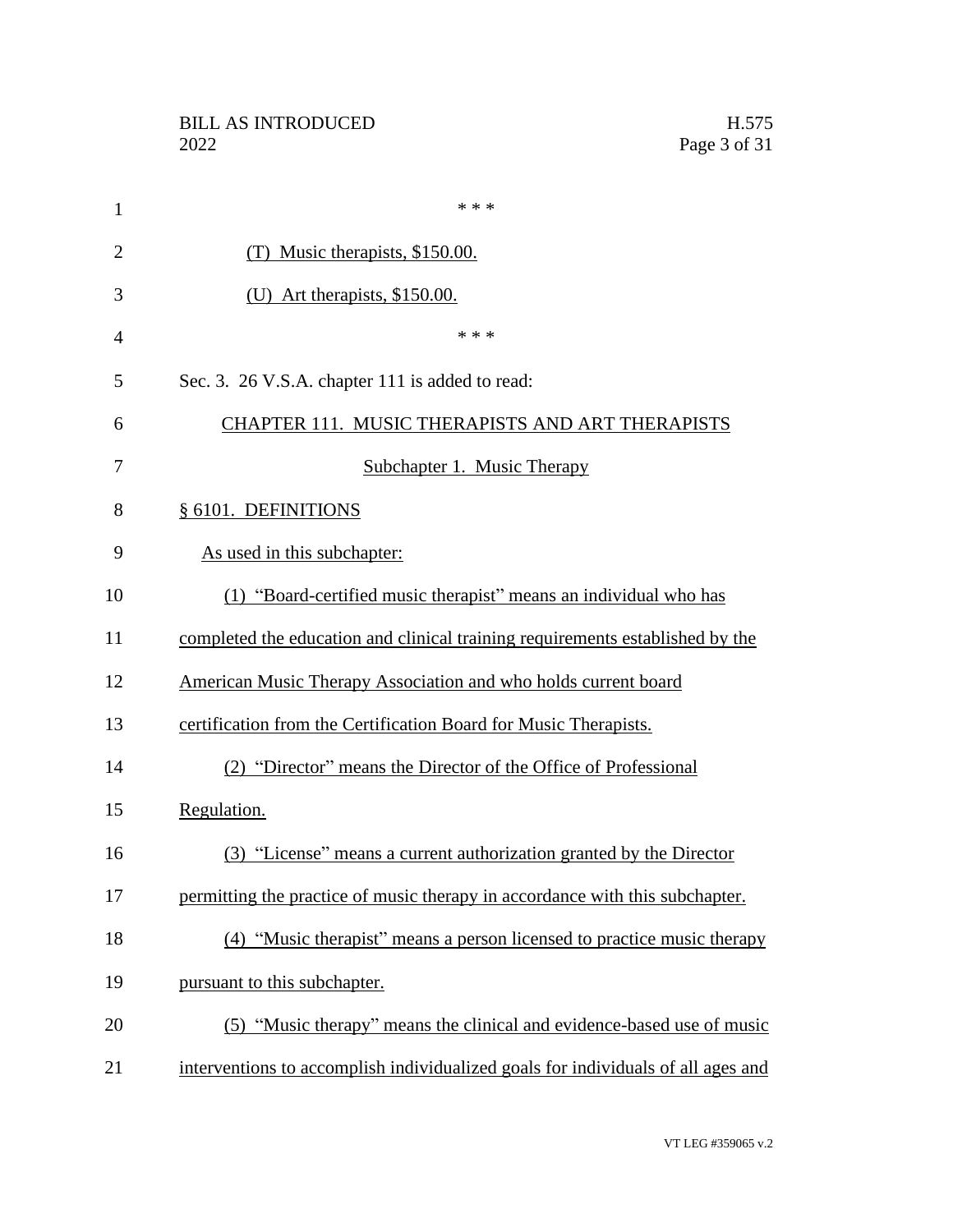| $\mathbf{1}$   | ability levels within a therapeutic relationship by a board-certified music    |
|----------------|--------------------------------------------------------------------------------|
| $\overline{2}$ | therapist.                                                                     |
| 3              | (6) "Office" means the Office of Professional Regulation.                      |
| $\overline{4}$ | (7) "Privileged communication" means any information, including client         |
| 5              | records, music, verbal or artistic expressions, assessment results, assessment |
| 6              | interpretations, and audio or video recordings developed during a professional |
| 7              | relationship between a music therapist and a client.                           |
| 8              | § 6102. DUTIES OF DIRECTOR                                                     |
| 9              | (a) Generally. The Director shall:                                             |
| 10             | (1) provide general information to applicants for registration as a music      |
| 11             | therapist;                                                                     |
| 12             | (2) receive applications for registration and provide registrations to         |
| 13             | applicants qualified under this subchapter;                                    |
| 14             | (3) administer fees as established by law;                                     |
| 15             | (4) refer all disciplinary matters to an administrative law officer;           |
| 16             | (5) explain appeal procedures to applicants and registrants; and               |
| 17             | (6) explain complaint procedures to the public.                                |
| 18             | (b) Rules. The Director may adopt rules as necessary to perform the            |
| 19             | Director's duties under this subchapter.                                       |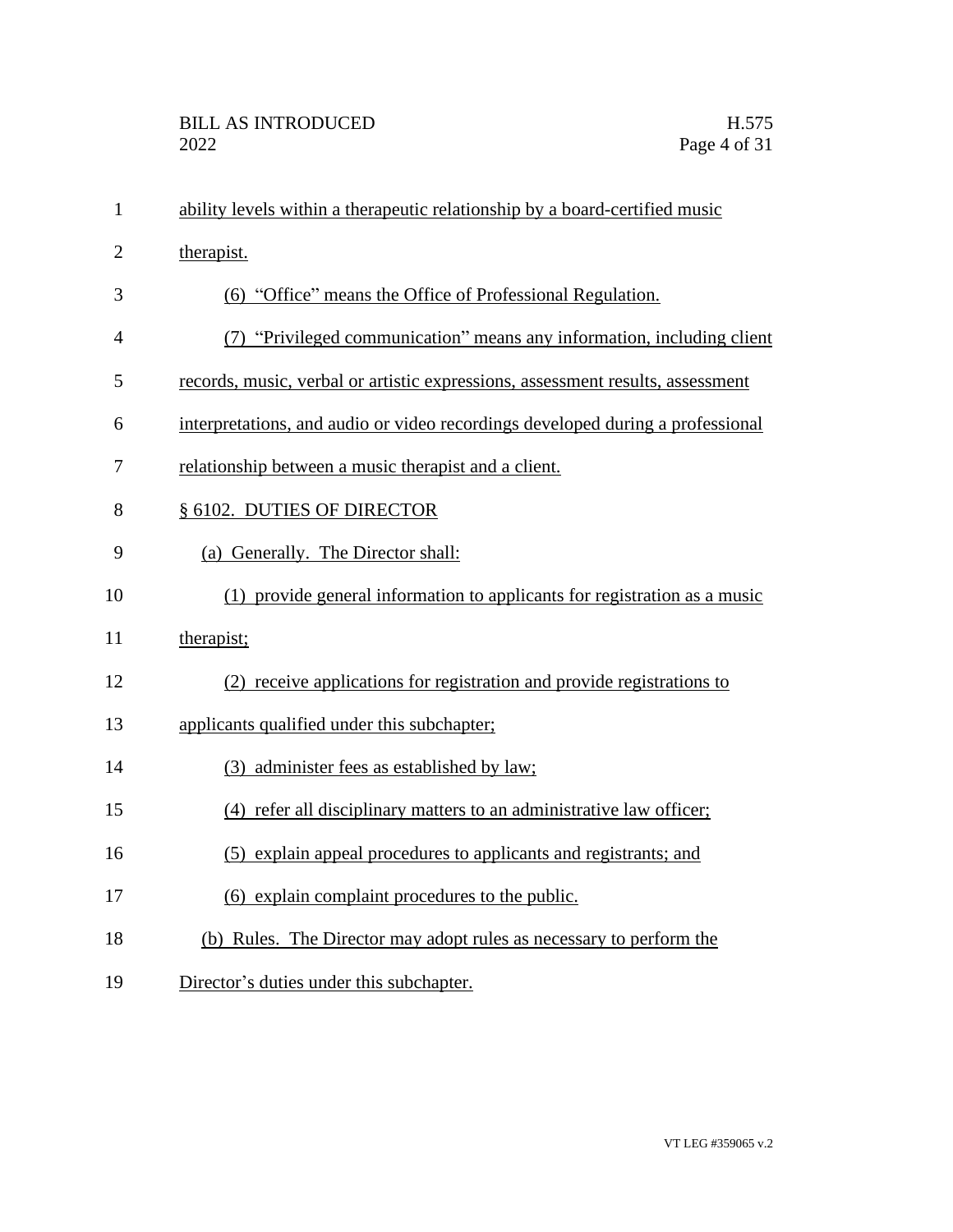| $\mathbf{1}$   | § 6103. ADVISOR APPOINTEES                                                       |
|----------------|----------------------------------------------------------------------------------|
| $\overline{c}$ | (a) The Secretary of State shall appoint two individuals to serve as advisors    |
| 3              | in matters related to music therapy. Each advisor shall be familiar with the     |
| 4              | practice of music therapy, and at least one advisor shall be an individual       |
| 5              | registered under this subchapter who has been actively engaged in the practice   |
| 6              | of music therapy for the three-year period immediately preceding appointment     |
| 7              | and during the advisor's incumbency. The advisor appointees shall be             |
| 8              | appointed for staggered five-year terms and shall serve at the pleasure of the   |
| 9              | Secretary. One of the initial appointments shall be for less than a five-year    |
| 10             | term.                                                                            |
| 11             | (b) The Director shall seek the advice of the advisors appointed under this      |
| 12             | section in carrying out the provisions of this subchapter. The advisors shall be |
| 13             | entitled to compensation and necessary expenses in the amount provided in        |
| 14             | 32 V.S.A. § 1010 for attendance at any meeting called by the Director for this   |
| 15             | purpose.                                                                         |
| 16             | § 6104. LICENSURE; QUALIFICATIONS                                                |
| 17             | The Director shall issue a license to an applicant for a music therapy<br>(a)    |
| 18             | license when the applicant has completed and submitted an application upon a     |
| 19             | form and in the manner as the Director prescribes, accompanied by applicable     |
| 20             | fees, and evidence satisfactory to the Director that:                            |
| 21             | $(1)$ the applicant is at least 18 years of age;                                 |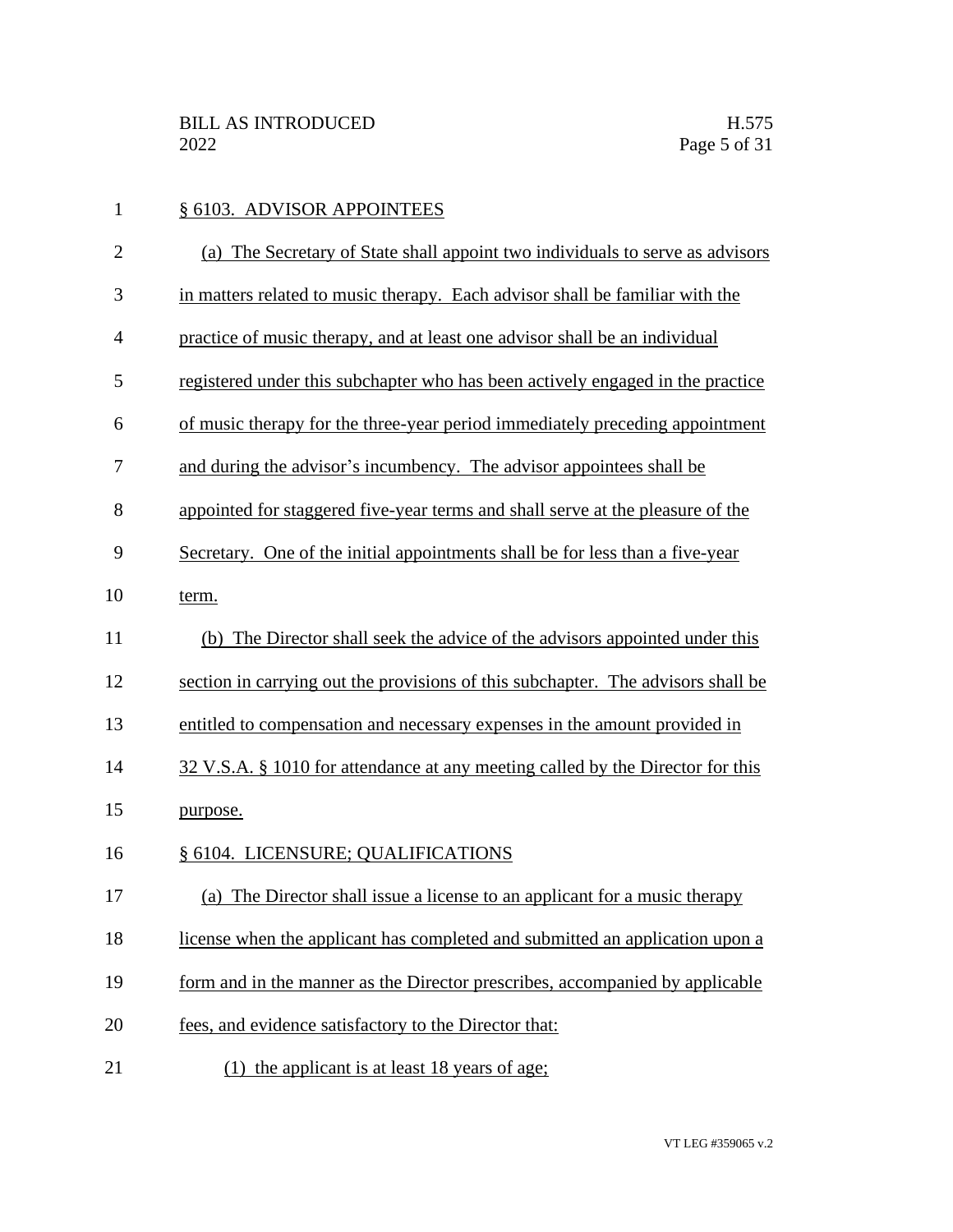| 1              | (2) the applicant holds a bachelor's degree or higher in music therapy, or          |
|----------------|-------------------------------------------------------------------------------------|
| $\mathbf{2}$   | its equivalent, including clinical training hours, from a program approved by       |
| 3              | the American Music Therapy Association or any successor organization within         |
| $\overline{4}$ | an accredited college or university;                                                |
| 5              | (3) the applicant is in good standing based on a review of the applicant's          |
| 6              | music therapy licensure history in other jurisdictions, including a review of any   |
| 7              | alleged misconduct or neglect in the practice of music therapy on the part of       |
| 8              | the applicant; and                                                                  |
| 9              | (4) the applicant provides proof of passing the examination for board               |
| 10             | certification offered by the Certification Board for Music Therapists or any        |
| 11             | successor organization or provides proof of being transitioned into board           |
| 12             | certification and provides proof that the applicant is currently a board-certified  |
| 13             | music therapist.                                                                    |
| 14             | (b) The Director shall issue a license to an applicant for a music therapy          |
| 15             | license when such applicant has completed and submitted an application upon         |
| 16             | a form and in such manner as the Director prescribes, accompanied by                |
| 17             | applicable fees, and evidence satisfactory to the Director that the applicant is    |
| 18             | licensed and in good standing as a music therapist in another jurisdiction where    |
| 19             | the qualifications required are equal to or greater than those required in this act |
| 20             | at the date of application.                                                         |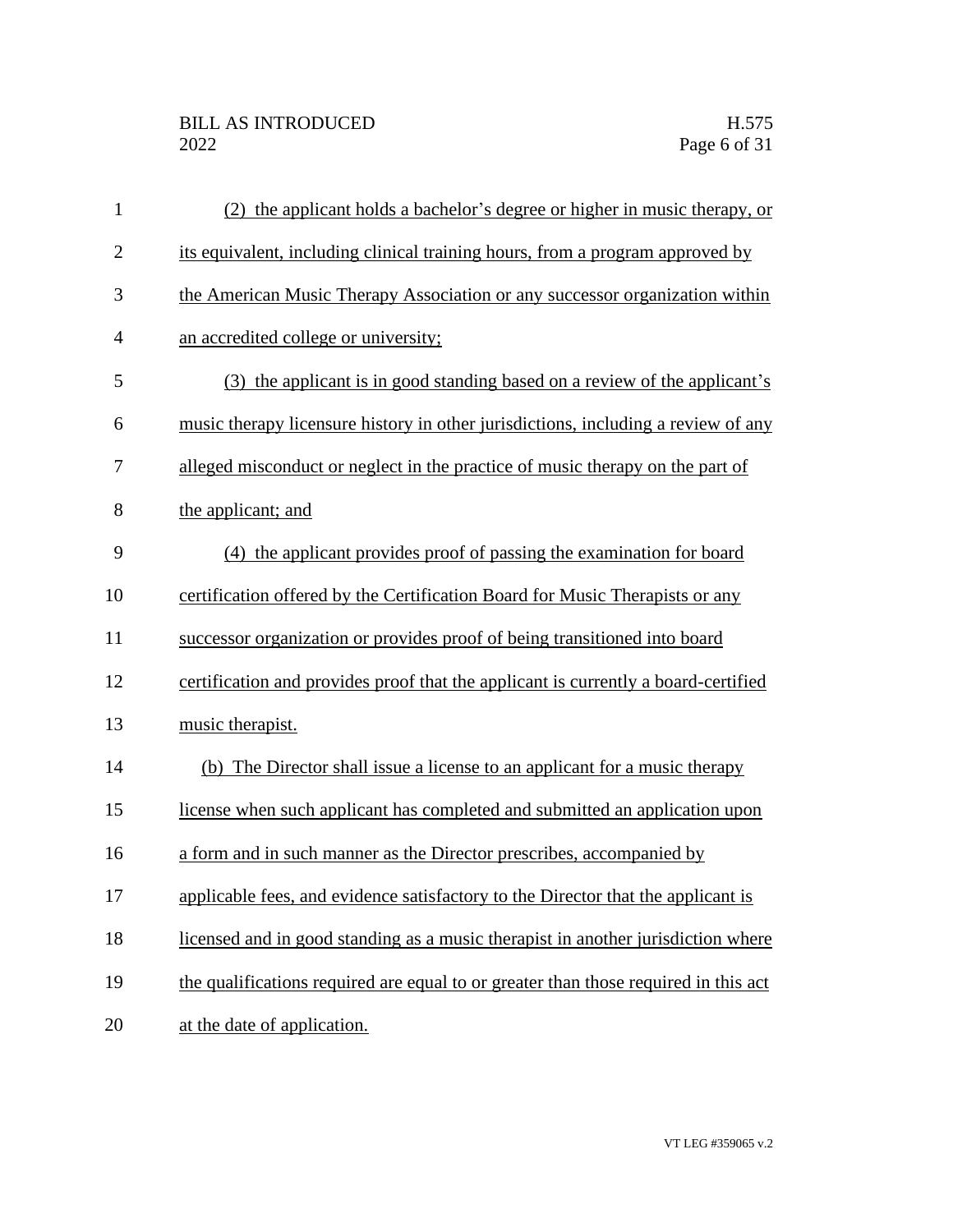| $\mathbf{1}$   | § 6105. SCOPE OF PRACTICE                                                        |
|----------------|----------------------------------------------------------------------------------|
| $\overline{2}$ | (a) Music therapists develop music therapy treatment plans specific to the       |
| 3              | needs and strengths of the client who may be seen individually or in groups.     |
| 4              | Music therapy treatment plans are individualized for each client. The goals,     |
| 5              | objectives, and potential strategies of the music therapy services are           |
| 6              | appropriate for the client and setting. The music therapy interventions may      |
| 7              | include music improvisation, receptive music listening, song writing, lyric      |
| 8              | discussion, music and imagery, singing, music performance, learning through      |
| 9              | music, music combined with other arts, music-assisted relaxation, music-based    |
| 10             | patient education, electronic music technology, adapted music intervention,      |
| 11             | and movement to music.                                                           |
| 12             | (b) The practice of music therapy does not include the screening, diagnosis,     |
| 13             | or assessment of any physical, mental, or communication disorder.                |
| 14             | (c) The practice of music therapy may include:                                   |
| 15             | (1) Accepting referrals for music therapy services from medical,                 |
| 16             | developmental, mental health, or education professionals; family members;        |
| 17             | clients; caregivers; or others involved and authorized with provision of client  |
| 18             | services. Before providing music therapy services to a client for an identified  |
| 19             | clinical or developmental need, the licensee shall review with the health care   |
| 20             | providers involved in the client's care the client's diagnosis, treatment needs, |
| 21             | and treatment plan. Before providing music therapy services to a student for     |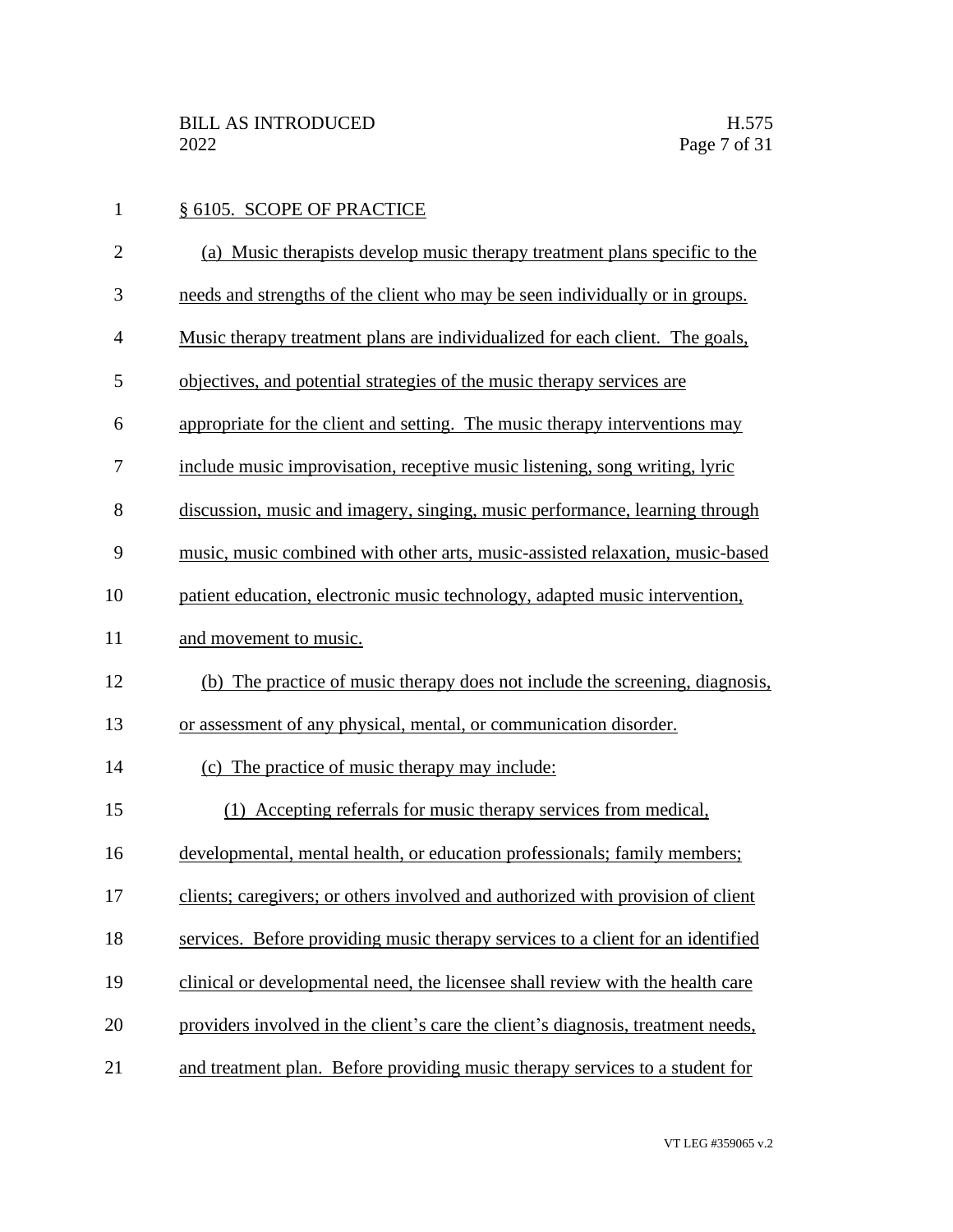| $\mathbf{1}$   | an identified educational need, the licensee shall review with the individualized |
|----------------|-----------------------------------------------------------------------------------|
| $\overline{2}$ | family service plan (IFSP) or individualized education plan (IEP) team the        |
| 3              | student's diagnosis, treatment needs, and treatment plan. During the provision    |
| $\overline{4}$ | of music therapy services to a client, the licensee collaborates, as applicable,  |
| 5              | with the client's treatment team, including physician, psychologist, licensed     |
| 6              | clinical social worker, or other mental health professional. During the           |
| 7              | provision of music therapy services to a client with a communication disorder,    |
| 8              | the licensed professional music therapist shall collaborate and discuss the       |
| 9              | music therapy treatment plan with the client's audiologist or speech-language     |
| 10             | pathologist.                                                                      |
| 11             | (2) Conducting a music therapy assessment of a client to determine if             |
| 12             | treatment is indicated. If treatment is indicated, the licensee collects          |
| 13             | systematic, comprehensive, and accurate information to determine the              |
| 14             | appropriateness and type of music therapy services to provide for the client.     |
| 15             | (3) Developing an individualized music therapy treatment plan for the             |
| 16             | client that is based upon the results of the music therapy assessment. The        |
| 17             | music therapy treatment plan includes individualized goals and objectives that    |
| 18             | focus on the assessed needs and strengths of the client and specify music         |
| 19             | therapy approaches and interventions to be used to address these goals and        |
| 20             | objectives.                                                                       |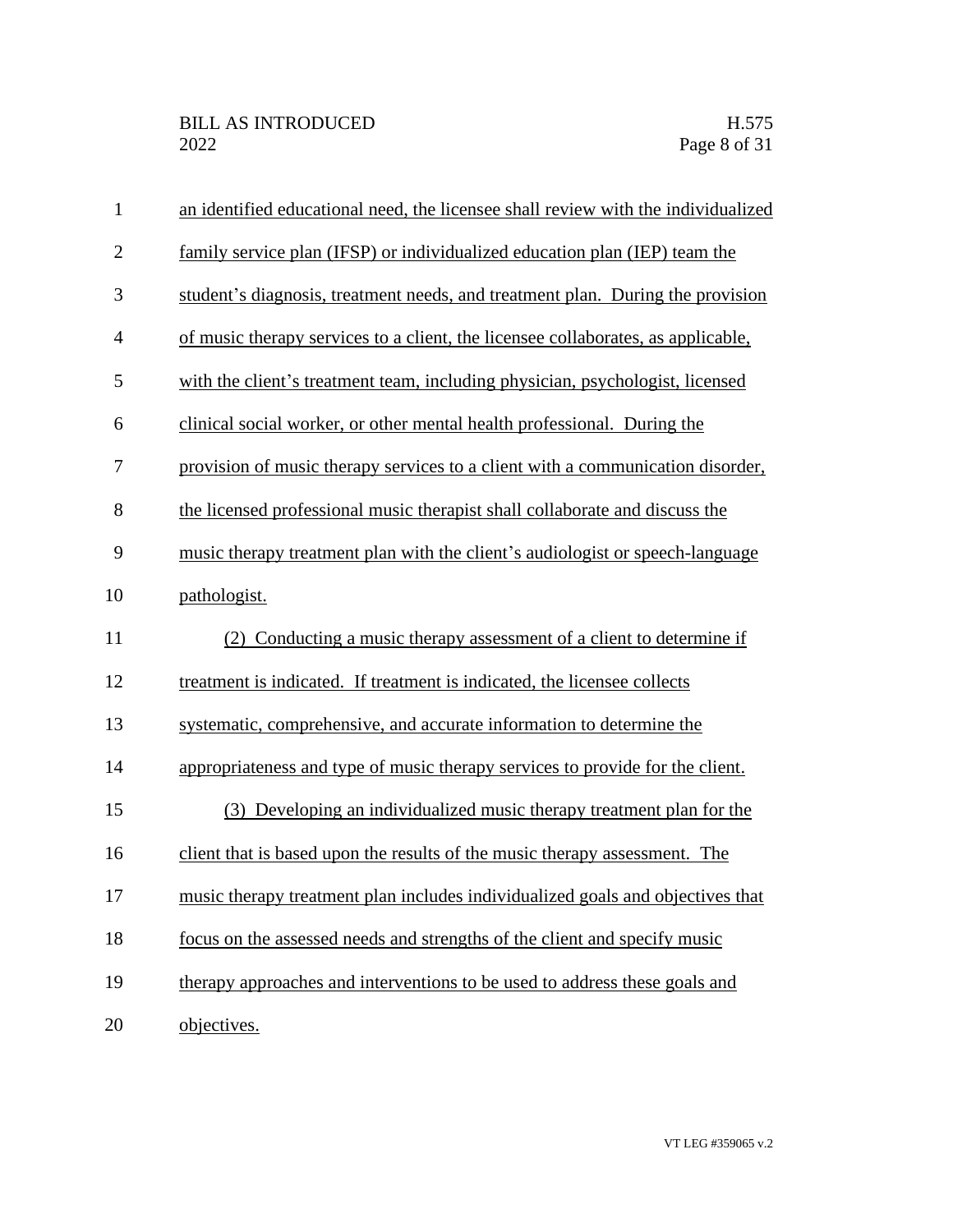| $\mathbf{1}$   | (4) Implementing an individualized music therapy treatment plan that is           |
|----------------|-----------------------------------------------------------------------------------|
| $\overline{2}$ | consistent with any other developmental, rehabilitative, habilitative, medical,   |
| 3              | mental health, preventive, wellness care, or educational services being           |
| $\overline{4}$ | provided to the client. When providing educational or health care services, a     |
| 5              | music therapist may not replace the services provided by an audiologist or a      |
| 6              | speech-language pathologist.                                                      |
| 7              | (5) Evaluating the client's response to music therapy and the music               |
| 8              | therapy treatment plan, documenting change and progress, and suggesting           |
| 9              | modifications, as appropriate.                                                    |
| 10             | (6) Developing a plan for determining when the provision of music                 |
| 11             | therapy services is no longer needed in collaboration with the client, physician, |
| 12             | or other provider of health care or education of the client, family members of    |
| 13             | the client, and any other appropriate person upon whom the client relies for      |
| 14             | support.                                                                          |
| 15             | Minimizing any barriers to ensure that the client receives music                  |
| 16             | therapy services in the least restrictive environment.                            |
| 17             | (8) Collaborating with and educating the client and the family, caregiver         |
| 18             | of the client, or any other appropriate person regarding the needs of the client  |
| 19             | that are being addressed in music therapy and the manner in which the music       |
| 20             | therapy treatment addresses those needs.                                          |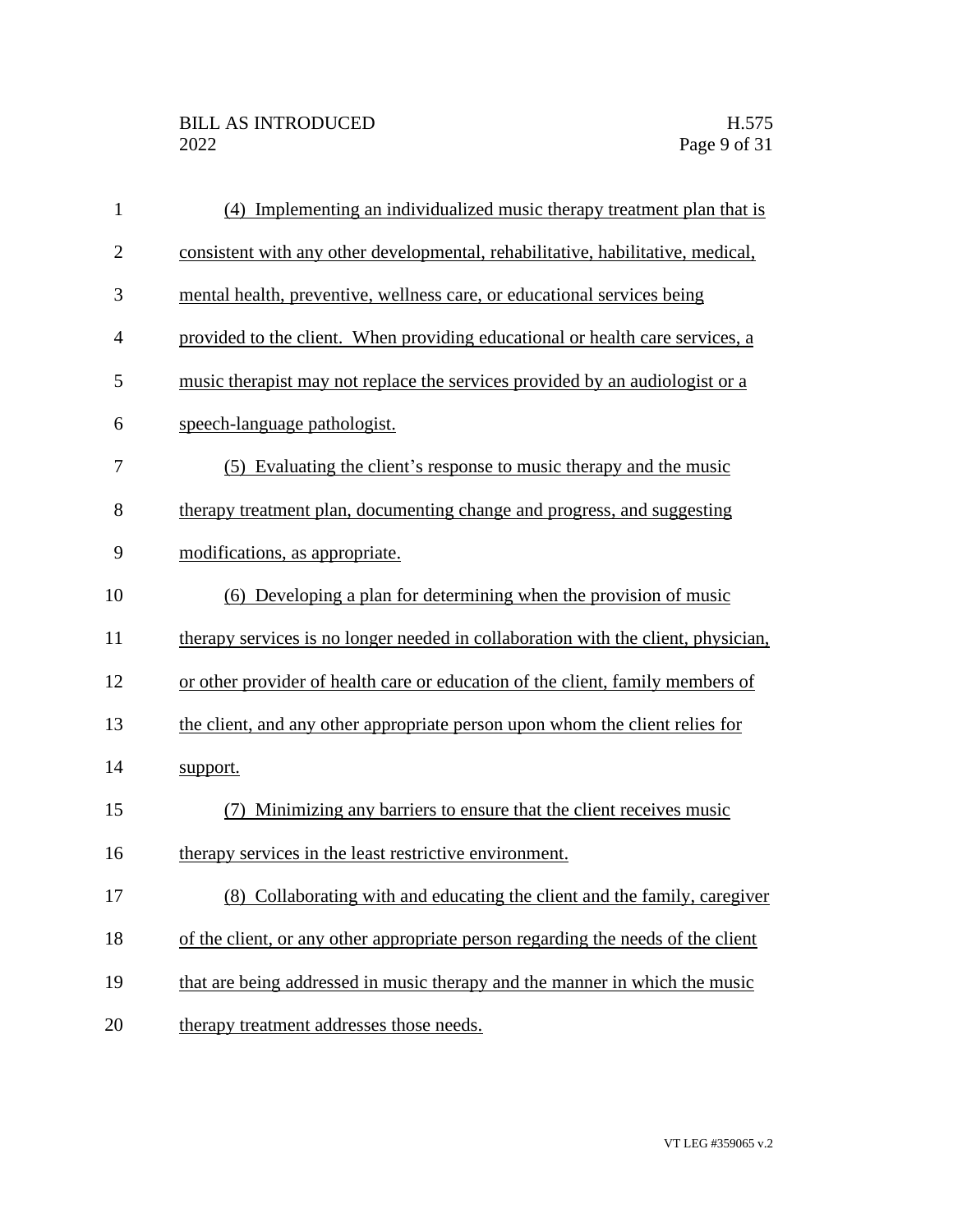| $\mathbf{1}$   | (9) Utilizing appropriate knowledge and skills to inform practice,              |
|----------------|---------------------------------------------------------------------------------|
| $\mathbf{2}$   | including the use of research, reasoning, and problem-solving skills to         |
| 3              | determine appropriate actions in the context of each specific clinical setting. |
| $\overline{4}$ | § 6106. DISCLOSURE OF INFORMATION                                               |
| 5              | (a) The Director shall adopt rules requiring music therapists to disclose to    |
| 6              | each client the music therapist's professional qualifications and experience,   |
| 7              | those actions that constitute unprofessional conduct, the method for filing a   |
| 8              | complaint or making a consumer inquiry, and provision relating to the manner    |
| 9              | in which the information shall be displayed and signed by both the music        |
| 10             | therapist and the client. The rules may include provisions for applying or      |
| 11             | modifying these requirements in cases involving clients of designated           |
| 12             | agencies, institutionalized clients, minors, and adults under supervision of a  |
| 13             | guardian.                                                                       |
| 14             | (b) A music therapist shall not disclose any privileged communication           |
| 15             | developed in a professional relationship with a client, or use privileged       |
| 16             | communications in research, teaching, writing, or public presentations without  |
| 17             | the written consent of the client or, where applicable, the client's parent or  |
| 18             | guardian, or as otherwise required by law, a court order, or as necessary to    |
| 19             | protect the health or safety of an individual. Once written consent has been    |
| 20             | provided, the music therapist shall ensure that appropriate steps are taken to  |
| 21             | protect the client's identity and disguise any part of a communication, music   |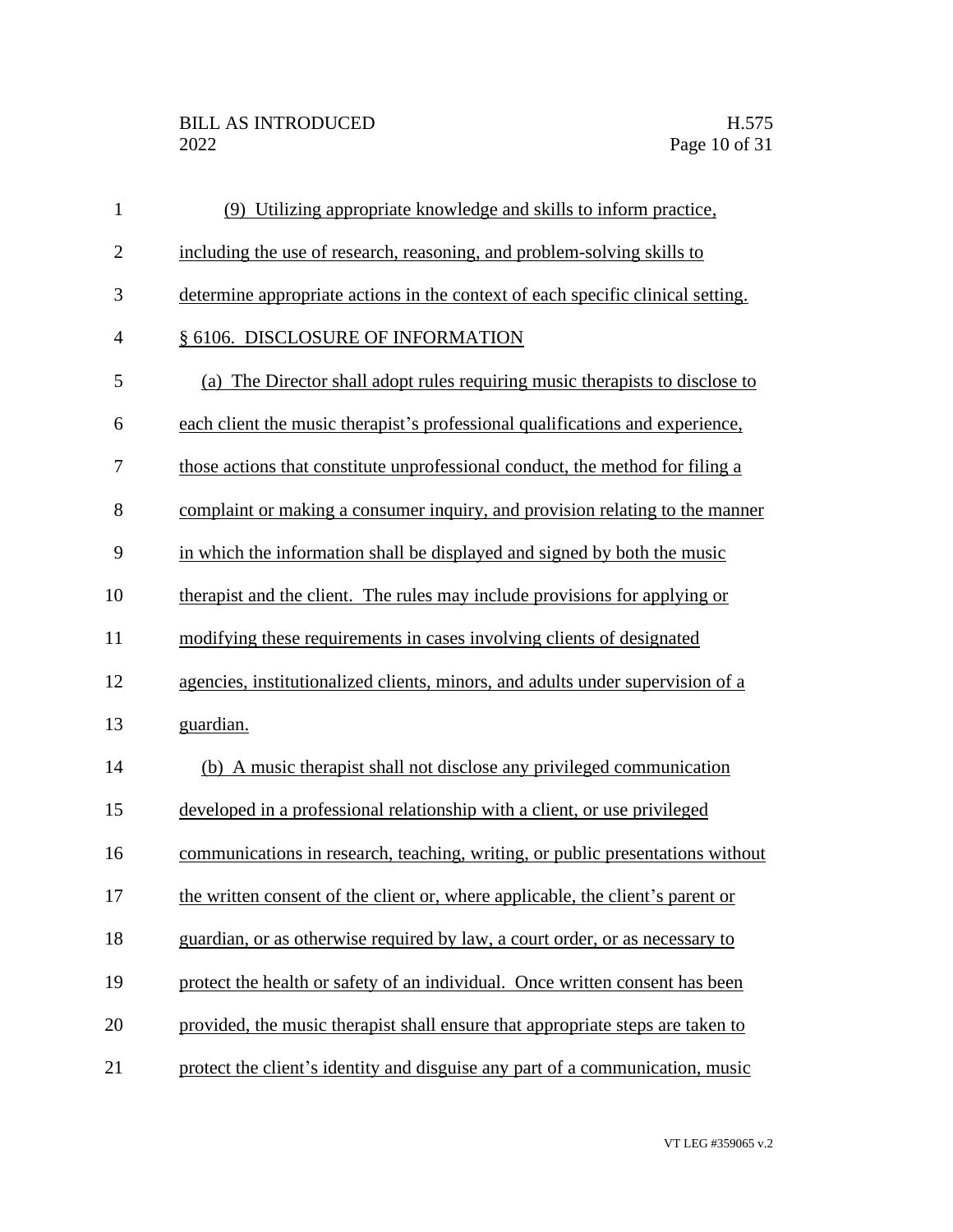| $\mathbf{1}$   | expression, or recording that reveals a client's identity without signed consent    |
|----------------|-------------------------------------------------------------------------------------|
| $\overline{2}$ | that the client's identity may be revealed.                                         |
| 3              | § 6107. PROFESSIONAL IDENTIFICATION                                                 |
| $\overline{4}$ | (a) A person holding a license to practice music therapy in this State shall        |
| 5              | use the title "licensed music therapist" and the abbreviation "LMT."                |
| 6              | (b) A license issued under this subchapter shall be conspicuously displayed         |
| 7              | for clients in the licensee's principal place of business or employment or          |
| 8              | otherwise shall be shown to clients when requested.                                 |
| 9              | § 6108. EXEMPTIONS                                                                  |
| 10             | Nothing in this subchapter shall be construed to prohibit or restrict the           |
| 11             | practice, services, or activities of the following:                                 |
| 12             | (1) any individual licensed, certified, or regulated under the laws of this         |
| 13             | State in another profession or occupation, including physicians, psychologists,     |
| 14             | psychoanalysts, registered nurses, marriage and family therapists, social           |
| 15             | workers, occupational therapists, professional or rehabilitation counselors,        |
| 16             | speech-language pathologists or audiologists, or personnel supervised by a          |
| 17             | licensed professional performing work, including the use of music, incidental       |
| 18             | to the practice of the individual's licensed, certified, or regulated profession or |
| 19             | occupation, if that individual does not represent themselves as a music             |
| 20             | therapist;                                                                          |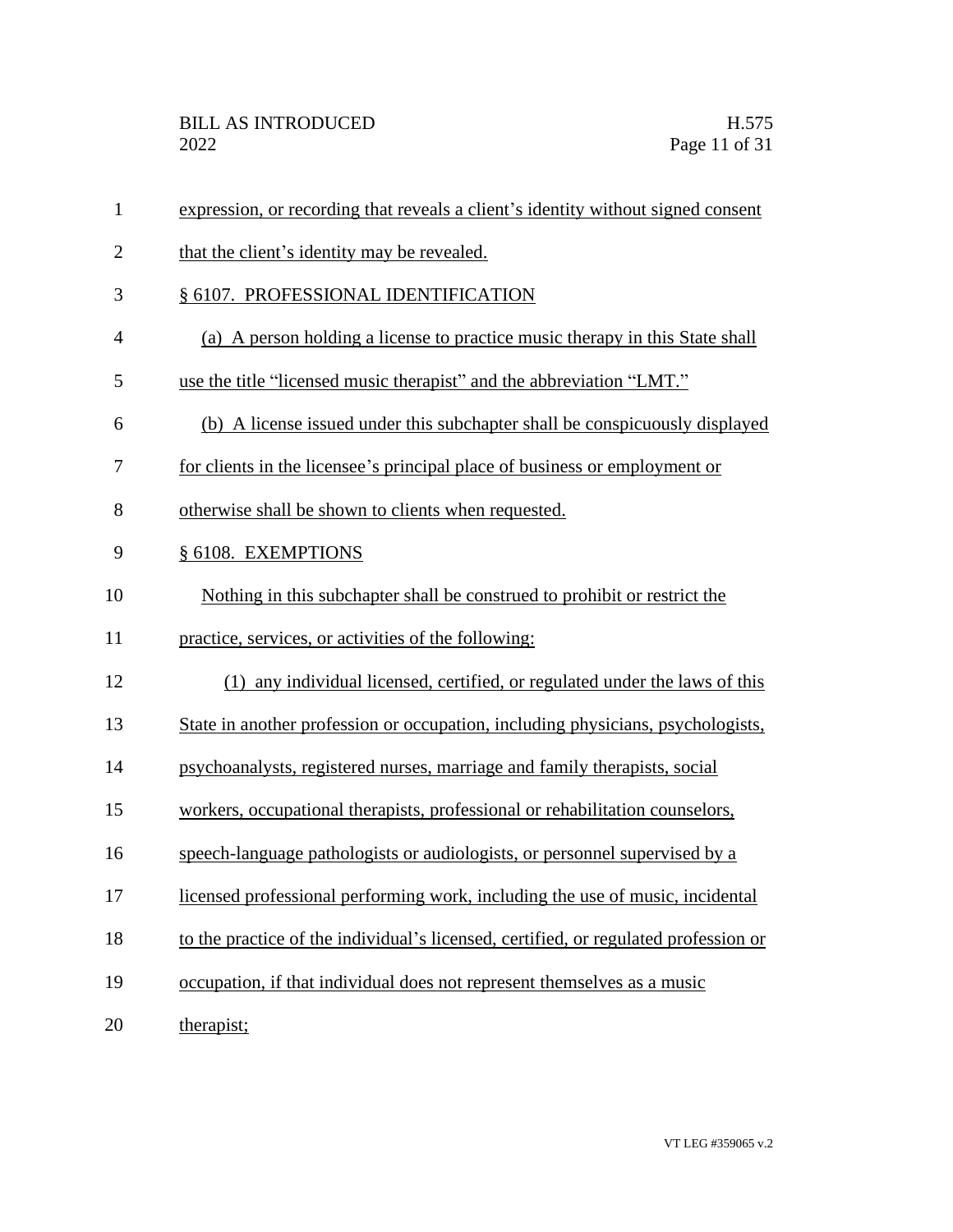## BILL AS INTRODUCED H.575<br>2022 Page 12 of 31

| $\mathbf{1}$   | (2) any individual whose training and national certification attests to the     |
|----------------|---------------------------------------------------------------------------------|
| $\overline{2}$ | individual's preparation and ability to practice the individual's certified     |
| 3              | profession or occupation, if that individual does not represent themselves as a |
| $\overline{4}$ | music therapist;                                                                |
| 5              | (3) any practice of music therapy as an integral part of a program of           |
| 6              | study for students enrolled in an accredited music therapy program, if the      |
| 7              | student does not represent themselves as a music therapist; or                  |
| 8              | (4) any individual who practices music therapy under the supervision of         |
| 9              | a music therapist, if the individual does not present themselves as a music     |
| 10             | therapist.                                                                      |
| 11             | § 6109. RENEWAL                                                                 |
| 12             | (a) Licenses shall be renewed every two years, on a schedule determined by      |
| 13             | the Director, upon payment of the renewal fee.                                  |
| 14             | (b) Biennially, the Director shall provide notice to each licensee of license   |
| 15             | expiration and renewal requirements. Upon receipt of a complete and             |
| 16             | satisfactory renewal application, fee, and proof of the licensee's status as a  |
| 17             | board-certified music therapist, the Director shall issue a new license.        |
| 18             | (c) As a condition of renewal, the licensee shall complete at least 40 hours    |
| 19             | of continuing education, approved by the Director, during the preceding two-    |
| 20             | year period. The Director may accept proof of the licensee's status as a board- |
| 21             | certified music therapist as evidence of continuing competency if the Director  |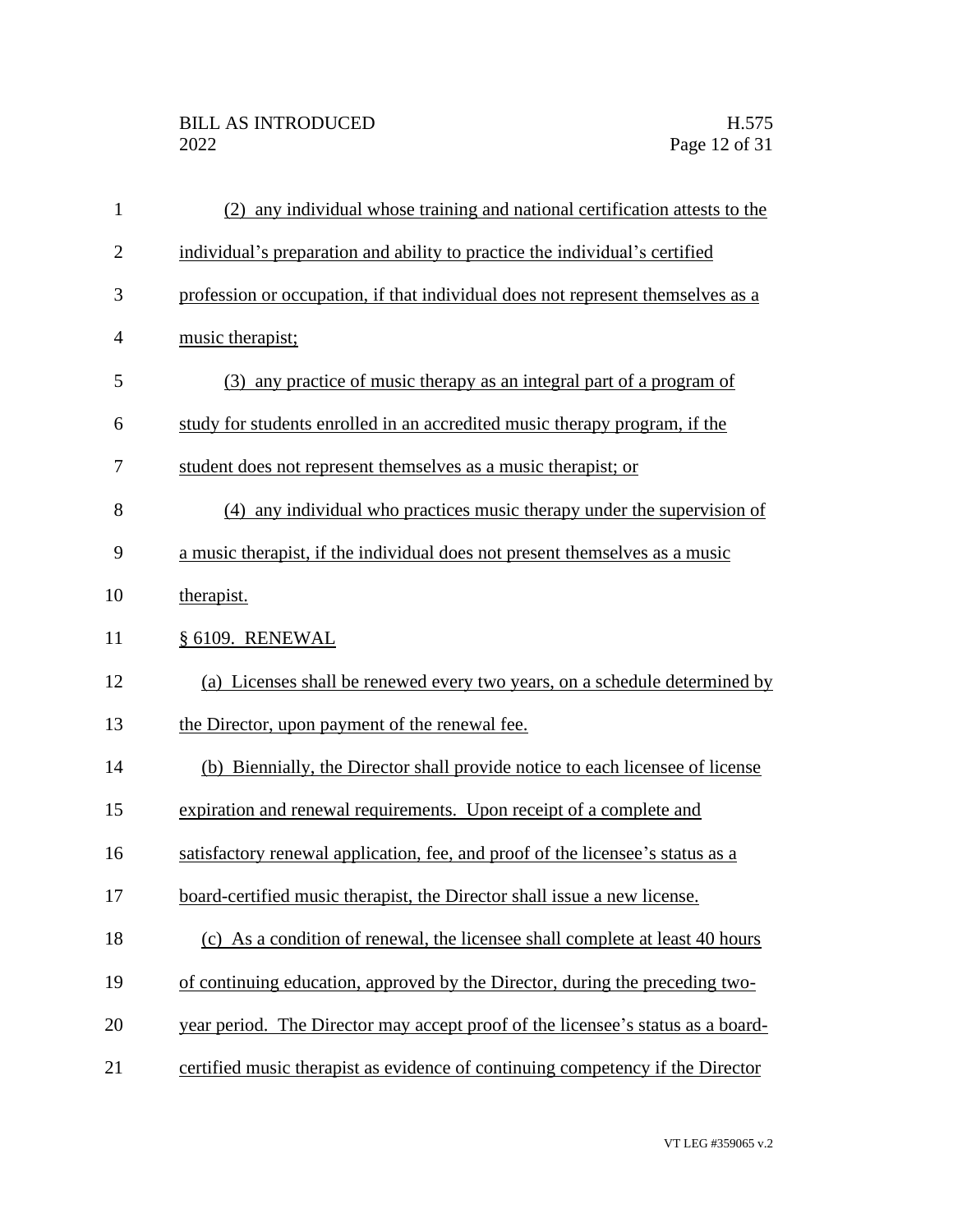| $\mathbf{1}$   | finds that the maintenance of such certification implies appropriate continuing  |
|----------------|----------------------------------------------------------------------------------|
| $\overline{2}$ | education.                                                                       |
| 3              | § 6110. UNPROFESSIONAL CONDUCT                                                   |
| 4              | (a) Unprofessional conduct means the following conduct and the conduct           |
| 5              | set forth in 3 V.S.A. § 129a committed by a licensee, an applicant, or an        |
| 6              | individual who later becomes an applicant:                                       |
| 7              | (1) making or causing to be made a false, fraudulent, or forged                  |
| 8              | statement or representation in procuring or attempting to procure licensure or   |
| 9              | renew a license to practice under this subchapter;                               |
| 10             | (2) using dishonest or misleading advertising;                                   |
| 11             | (3) misusing a title in professional activity;                                   |
| 12             | (4) engaging in any sexual conduct with a client, or with the immediate          |
| 13             | family member of a client, with whom the licensee has had a professional         |
| 14             | relationship within the previous five years;                                     |
| 15             | (5) harassing, intimidating, or abusing a client;                                |
| 16             | (6) entering into an additional relationship with a client, supervisee,          |
| 17             | research participant, or student that might impair that individual's objectivity |
| 18             | or otherwise interfere with a licensee's obligations;                            |
| 19             | (7) practicing outside or beyond a licensee's area of training,                  |
| 20             | experience, or competence;                                                       |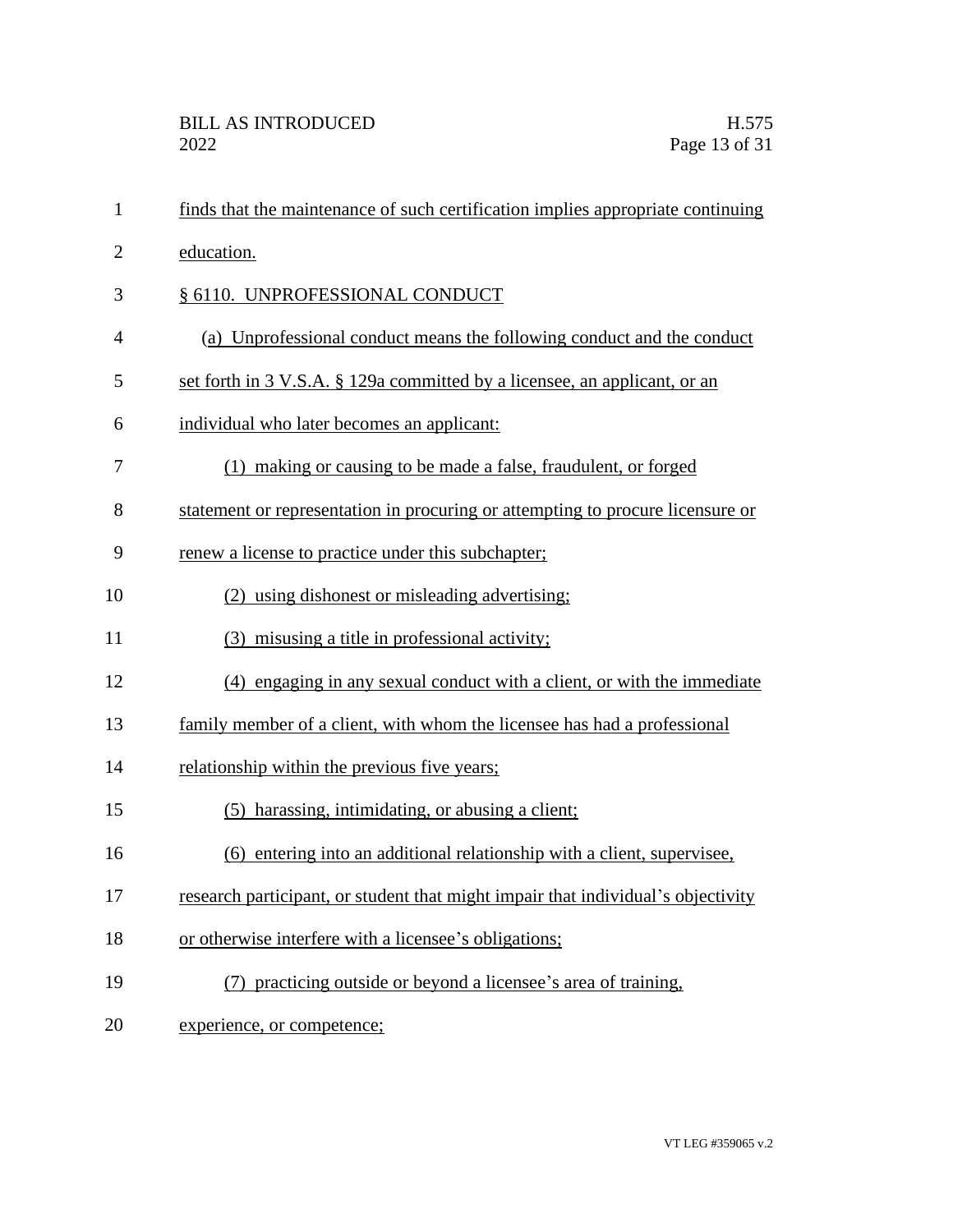| $\mathbf{1}$   | (8) being or having been convicted of a felony or any crime that reflects         |
|----------------|-----------------------------------------------------------------------------------|
| $\overline{c}$ | an inability to practice music therapy with due regard for the health and safety  |
| 3              | of clients and patients or with due regard for the truth in filing claims with    |
| $\overline{4}$ | Medicare, Medicaid, or any third party payor;                                     |
| 5              | (9) inability or failure to practice music therapy with reasonable skill          |
| 6              | and consistent with the welfare of clients and patients, including negligence in  |
| 7              | the practice of music therapy, intoxication, or incapacity;                       |
| 8              | (10) willfully or repeatedly violating any of the provisions of this              |
| 9              | subchapter;                                                                       |
| 10             | (11) engaging in conduct of a character likely to deceive, defraud, or            |
| 11             | harm the public;                                                                  |
| 12             | (12) disciplinary action by another jurisdiction; or                              |
| 13             | (13) failing to notify the Director in writing within 10 days after the           |
| 14             | loss, revocation, discontinuation, or invalidation of any certification or degree |
| 15             | offered to support eligibility for licensure or to demonstrate continuing         |
| 16             | competency.                                                                       |
| 17             | (b) A person shall not be liable in a civil action for damages resulting from     |
| 18             | the good faith reporting of information to the Director or the Office of          |
| 19             | Professional Regulation about alleged incompetent, unprofessional, or             |
| 20             | unlawful conduct of an individual licensed under this subchapter.                 |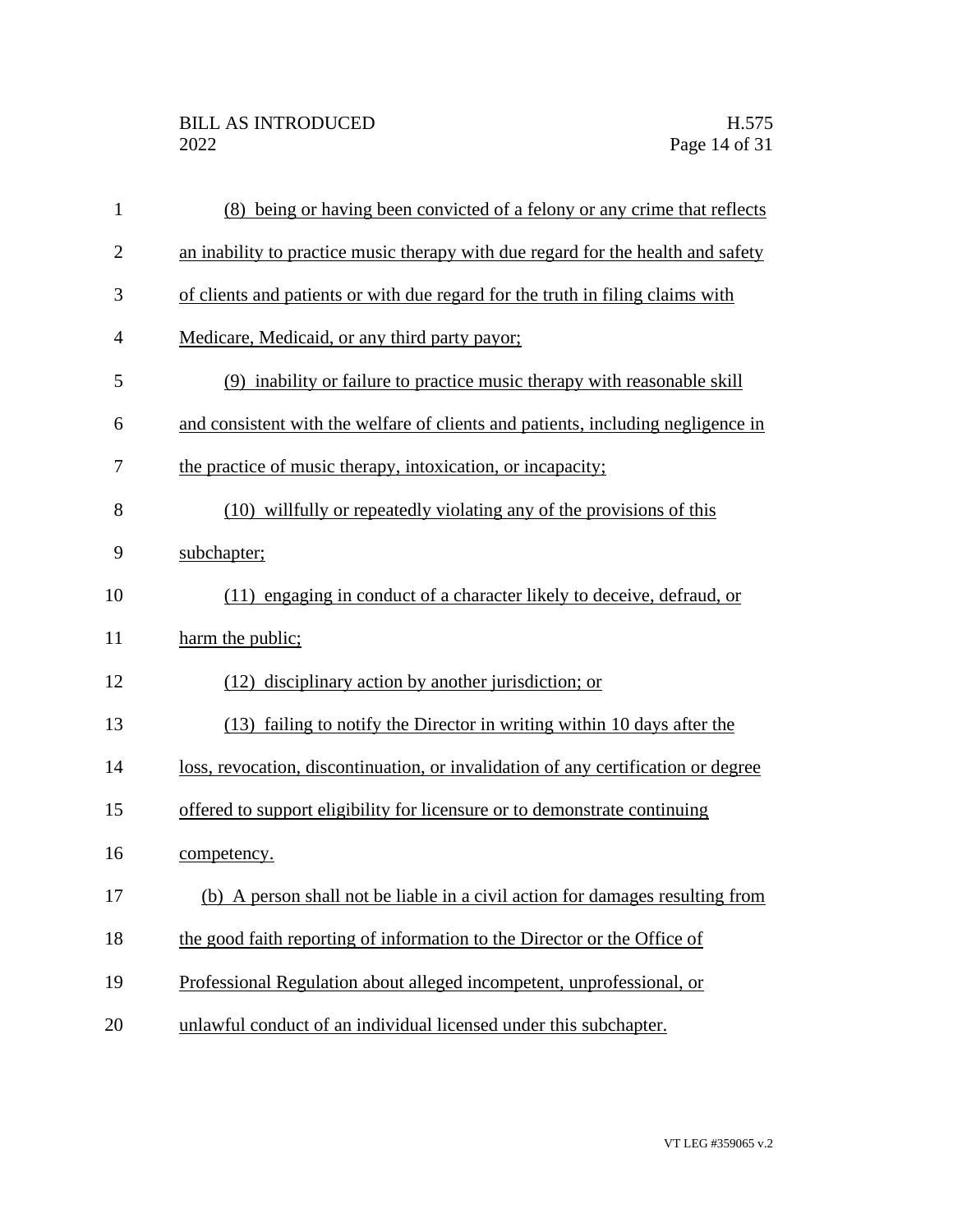| $\mathbf{1}$   | * * * Art Therapists * * *                                                        |
|----------------|-----------------------------------------------------------------------------------|
| $\overline{2}$ | Subchapter 2. Art Therapists                                                      |
| 3              | § 6151. DEFINITIONS                                                               |
| $\overline{4}$ | As used in this subchapter:                                                       |
| 5              | (1) "Accredited art therapy program" means a master's degree program              |
| 6              | in art therapy at an accredited college or university that was either approved by |
| 7              | the American Art Therapy Association or accredited by the Commission on           |
| 8              | Accreditation of Allied Health Education Programs (CAAHEP) at the time an         |
| 9              | applicant's degree was granted.                                                   |
| 10             | (2) "Art therapy" means the mental health discipline that integrates              |
| 11             | knowledge and application of psychotherapeutic principles and methods with        |
| 12             | specialized training in the visual arts and art media, the neurobiological        |
| 13             | implications of art-making, and art-based assessment models in the evaluation,    |
| 14             | assessment, and treatment of normal and abnormal cognitive, developmental,        |
| 15             | emotional, and behavioral disorders and conditions in individuals, families,      |
| 16             | and groups.                                                                       |
| 17             | (3) "Art therapy certified supervisor" means a certified art therapist            |
| 18             | holding the art therapy certified supervisor (ATCS) credential from the Art       |
| 19             | Therapy Credentials Board or a successor organization.                            |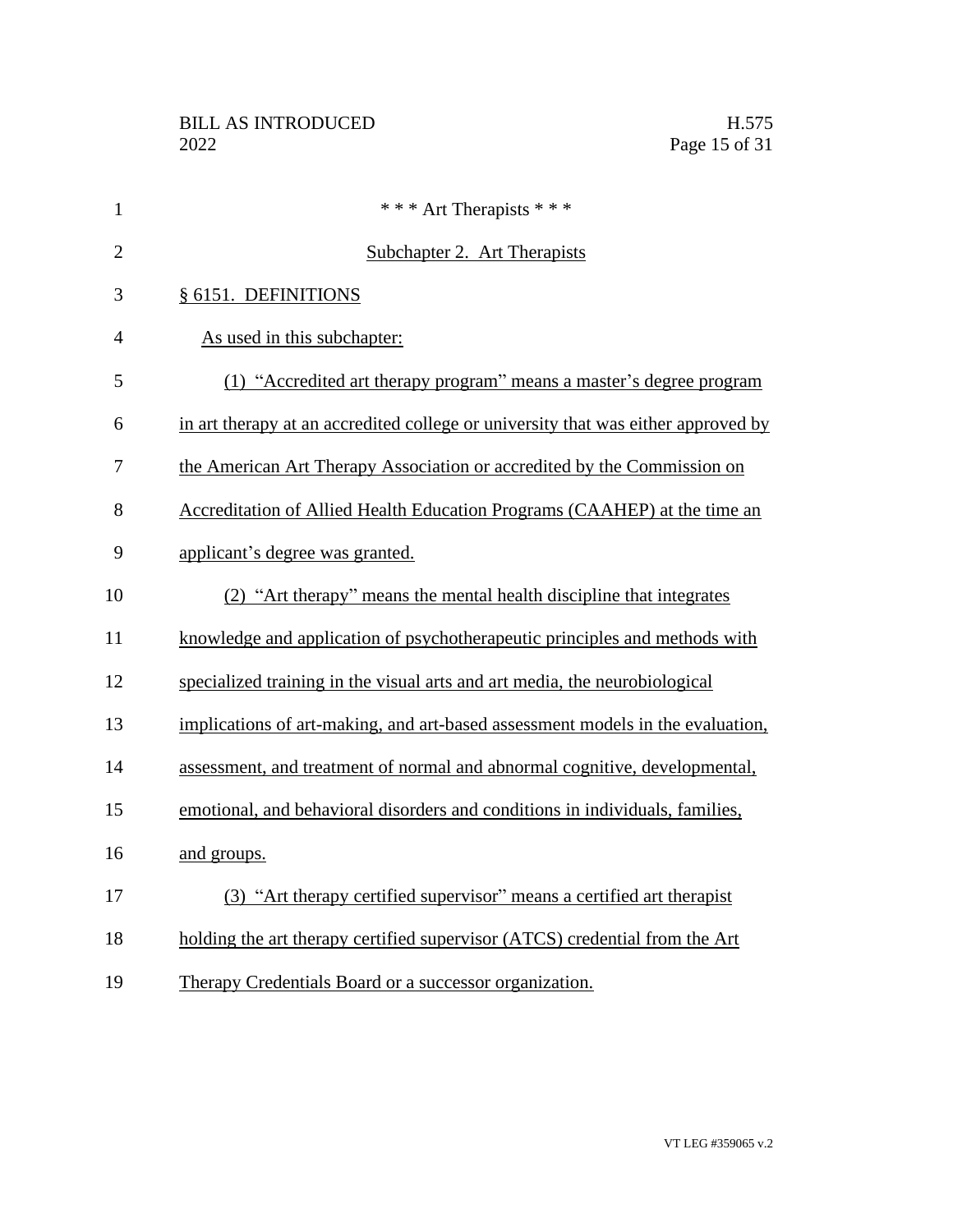| $\mathbf{1}$   | (4) "Associate art therapist" means a person engaged in the practice of           |
|----------------|-----------------------------------------------------------------------------------|
| $\mathbf{2}$   | art therapy under supervision to satisfy the requirements for licensure set forth |
| 3              | in section 6154 of this subchapter.                                               |
| $\overline{4}$ | (5) "Certified art therapist" means a person holding national board               |
| 5              | certification (ATR-BC) in good standing with the Art Therapy Credentials          |
| 6              | Board or a successor organization.                                                |
| 7              | (6) "Credentialed art therapist" means a person holding a professional            |
| 8              | credential as a registered art therapist (ATR) or certified art therapist in good |
| 9              | standing with the Art Therapy Credentials Board or a successor organization.      |
| 10             | (7) "Director" means the Director of the Office of Professional                   |
| 11             | Regulation.                                                                       |
| 12             | (8) "License" means a current authorization granted by the Director               |
| 13             | permitting the practice of art therapy in accordance with this subchapter.        |
| 14             | (9) "Licensed art therapist" means a person licensed to practice art              |
| 15             | therapy in accordance with this subchapter.                                       |
| 16             | (10) "Practice of art therapy" means to engage professionally and for             |
| 17             | compensation in art therapy and appraisal activities by a licensed art therapist  |
| 18             | that include:                                                                     |
| 19             | (A) use of art materials and art-making during individual, family, or             |
| 20             | group sessions to provide opportunities for self-expression and engagement;       |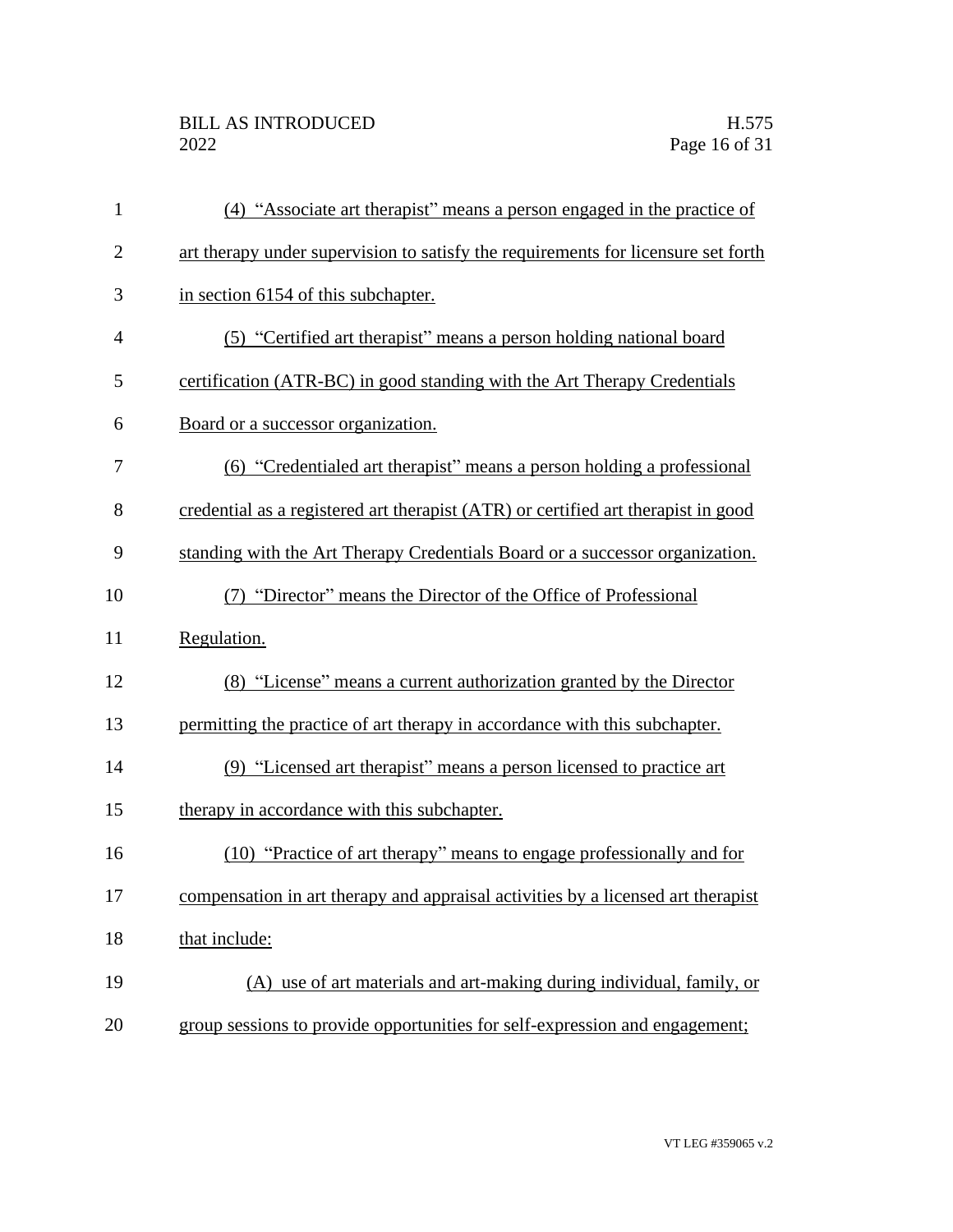| $\mathbf{1}$   | (B) use of the process and products of art creation to assess a client's        |
|----------------|---------------------------------------------------------------------------------|
| $\overline{c}$ | inner fears, conflicts, and core issues with the goal of improving physical,    |
| 3              | psychological and emotional functioning, and well-being;                        |
| $\overline{4}$ | (C) employing of appraisal and evaluation techniques to assess levels           |
| 5              | of functioning, determine treatment goals, and implement appropriate            |
| 6              | interventions to treat mental or emotional disorders or dysfunctions, including |
| 7              | cognitive, affective, and behavioral disorders; alcoholism; and substance use   |
| 8              | disorder;                                                                       |
| 9              | (D) use of art media, art making, and the verbal processing of                  |
| 10             | produced imagery to help clients improve cognitive and sensory-motor            |
| 11             | functions; reduce symptoms of depression, anxiety, post-traumatic stress, and   |
| 12             | attachment disorders; resolve conflicts and distress; develop interpersonal     |
| 13             | skills; manage behavior; improve social functioning; and increase self-esteem   |
| 14             | and self-awareness;                                                             |
| 15             | (E) adjustment of appraisal and evaluation techniques and treatments            |
| 16             | to address multicultural and diversity issues; and                              |
| 17             | (F) provision of consultation, referral, crisis intervention, client            |
| 18             | advocacy, and education services to clients.                                    |
| 19             | (11) "Privileged communication" means any information, including                |
| 20             | client records, artwork, verbal or artistic expressions, assessment results,    |
| 21             | assessment interpretations, and audio or video recordings developed during a    |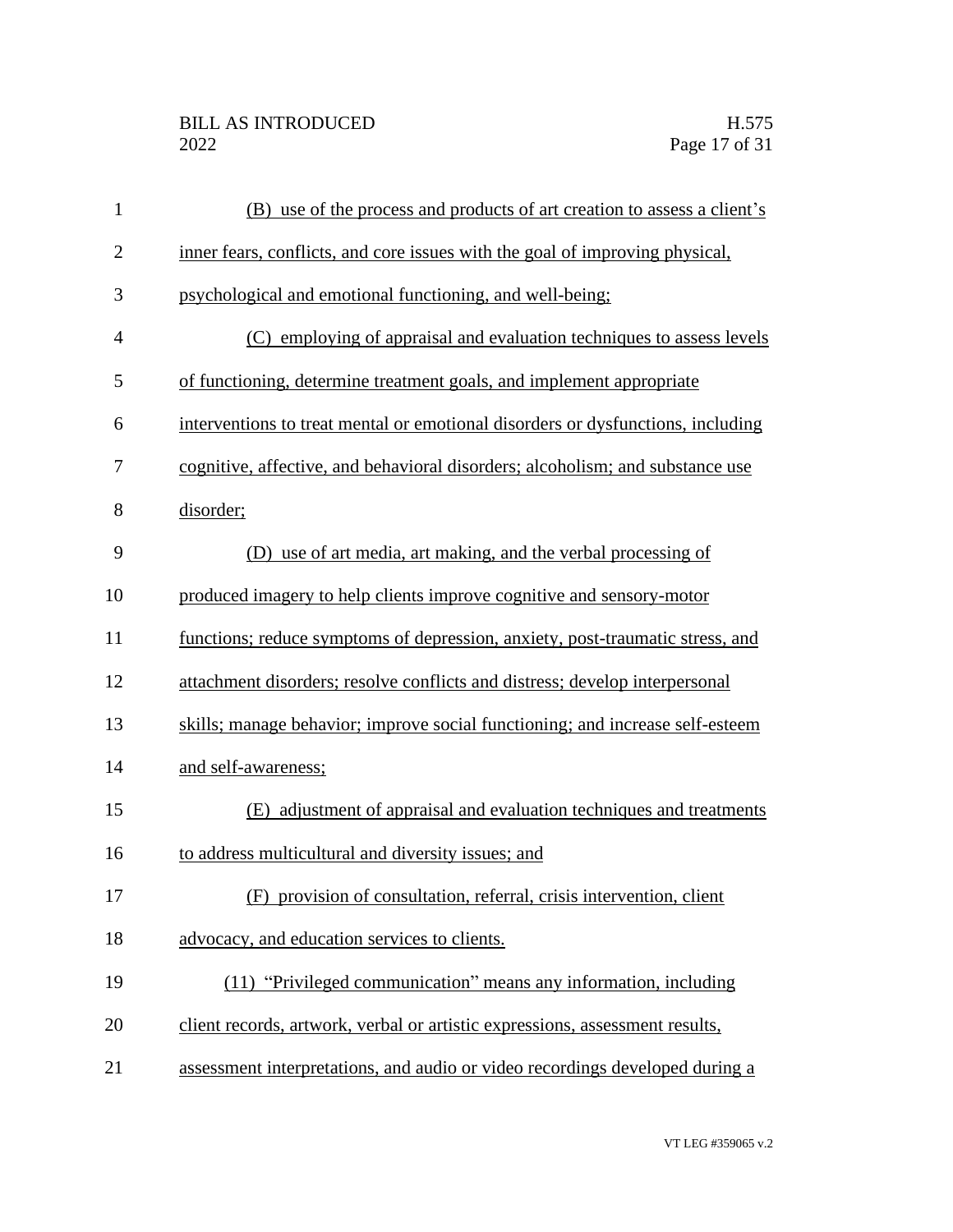| $\mathbf{1}$   | professional relationship between a licensed art therapist or an associate art      |
|----------------|-------------------------------------------------------------------------------------|
| $\overline{2}$ | therapist and a client.                                                             |
| 3              | (12) "Supervision" means the regular observation and oversight of the               |
| 4              | functions and activities of an art therapy student as part of an internship or      |
| 5              | practicum experience, or an associate art therapist engaged in the practice of      |
| 6              | art therapy to fulfill the requirements for licensure under subdivision             |
| 7              | $6154(a)(3)$ of this subchapter, by an art therapy certified supervisor, a licensed |
| 8              | art therapist, or other qualified mental health professional as determined by the   |
| 9              | Director.                                                                           |
| 10             | § 6152. DUTIES OF DIRECTOR                                                          |
| 11             | (a) Generally. The Director shall:                                                  |
| 12             | (1) provide general information to applicants for registration as an art            |
| 13             | therapist;                                                                          |
| 14             | (2) receive applications for registration and provide registrations to              |
| 15             | applicants qualified under this subchapter;                                         |
| 16             | (3) administer fees as established by law;                                          |
| 17             | (4) refer all disciplinary matters to an administrative law officer;                |
| 18             | (5) explain appeal procedures to applicants and registrants; and                    |
| 19             | (6) explain complaint procedures to the public.                                     |
| 20             | (b) Rules. The Director may adopt rules as necessary to perform the                 |
| 21             | Director's duties under this subchapter.                                            |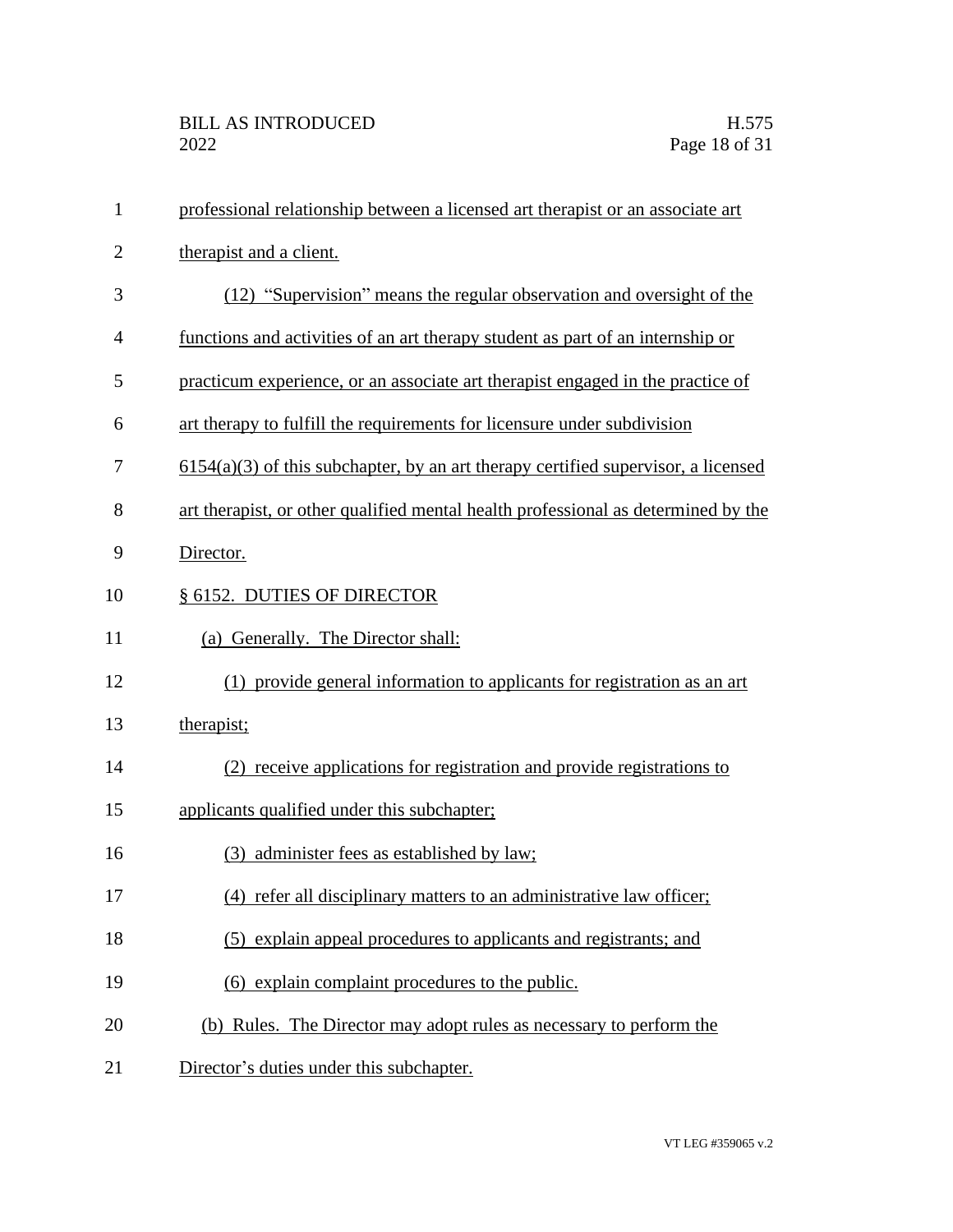| $\mathbf{1}$   | § 6153. ADVISOR APPOINTEES                                                         |
|----------------|------------------------------------------------------------------------------------|
| $\overline{2}$ | $(a)(1)$ The Secretary of State shall appoint two art therapists for five-year     |
| 3              | staggered terms to serve at the Secretary's pleasure as advisors in matters        |
| 4              | relating to art therapy. One of the initial appointments shall be for less than a  |
| 5              | five-year term.                                                                    |
| 6              | (2) Appointees shall have not less than three years' experience with art           |
| 7              | therapy, and at least one advisor appointee shall be licensed as an art therapist  |
| 8              | under this subchapter and shall be actively engaged in the practice of art         |
| 9              | therapy in this State during incumbency.                                           |
| 10             | (b) The Director shall seek the advice of the art therapy advisor appointees       |
| 11             | in carrying out the provisions of this subchapter.                                 |
| 12             | § 6154. LICENSURE; QUALIFICATIONS                                                  |
| 13             | (a) An applicant for licensure as an art therapist shall:                          |
| 14             | $(1)$ be at least 18 years of age;                                                 |
| 15             | (2) hold a minimum of a master's degree from an accredited art therapy             |
| 16             | program or a master's or doctoral degree from an accredited academic               |
| 17             | institution in a program with a graduate-level course of study and clinical        |
| 18             | training that is substantially equivalent to an accredited art therapy program, as |
| 19             | approved by the Director:                                                          |
| 20             | (3) complete at least two years with a minimum of 2,000 hours of paid              |
| 21             | or volunteer post-degree supervised work experience in the delivery of art         |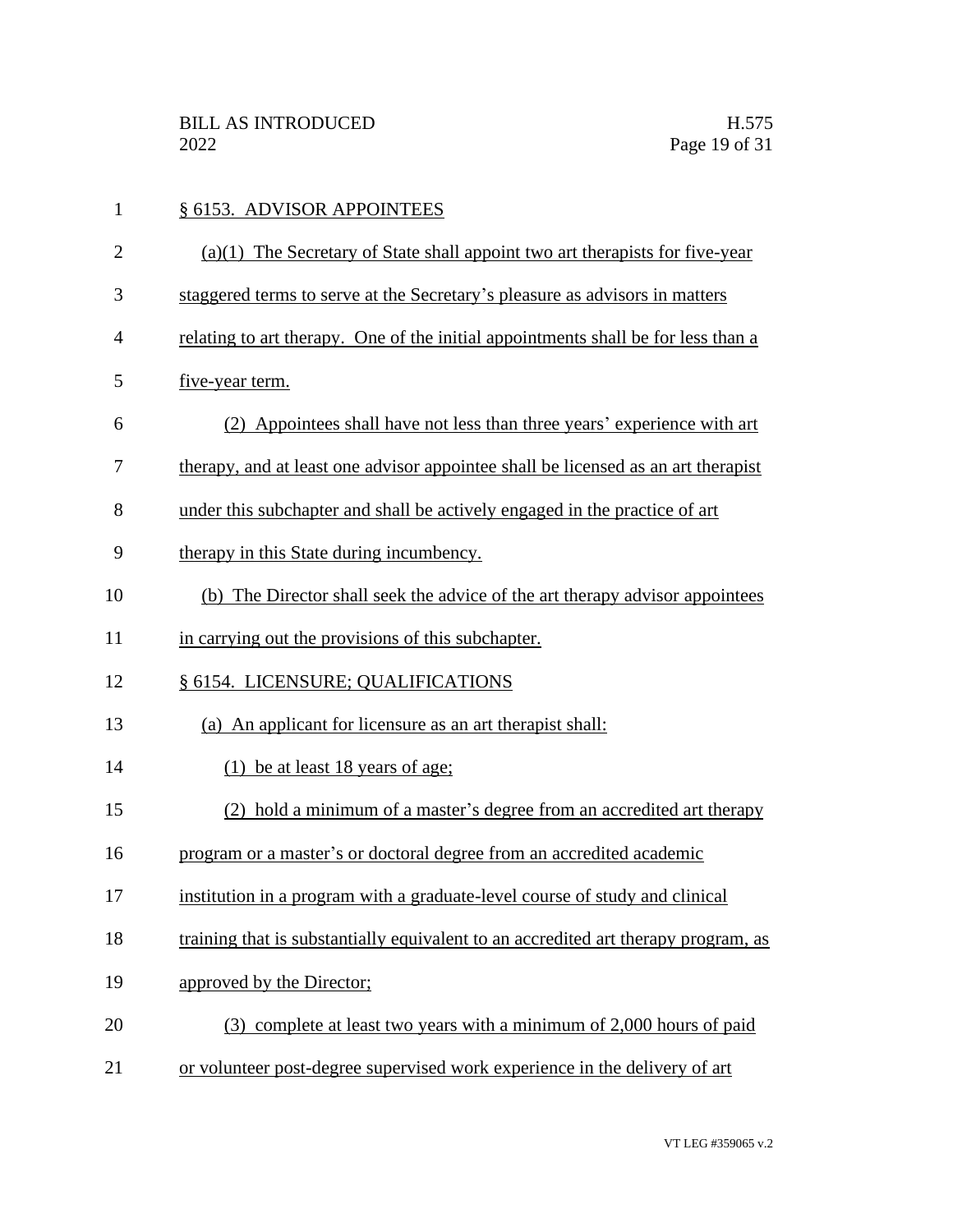| $\mathbf{1}$   | therapy services, which must include a minimum of 1,000 hours of direct        |
|----------------|--------------------------------------------------------------------------------|
| $\overline{2}$ | contact with clients and not less than 100 hours of face-to-face supervised    |
| 3              | training with a qualified supervisor; and                                      |
| $\overline{4}$ | (4) achieve a passing score on a proficiency examination approved by           |
| 5              | the Director.                                                                  |
| 6              | (b) An applicant holding a master's or doctoral degree from a program that     |
| 7              | is not an accredited art therapy program, or determined by the Director to be  |
| 8              | substantially equivalent to an accredited program, must complete at least two  |
| 9              | years of supervised work experience that includes not less than 1,500 hours of |
| 10             | direct contact with clients and not less than 200 hours of face-to-face        |
| 11             | supervised training with a qualified supervisor.                               |
| 12             | (c) For purposes of this subchapter, a qualified supervisor may include an     |
| 13             | art therapy certified supervisor, licensed art therapist, credentialed art     |
| 14             | therapists, or other licensed mental health professional approved by the       |
| 15             | Director, except that at least half the required supervision hours must be     |
| 16             | provided by a licensed or credentialed art therapist.                          |
| 17             | (d) An applicant who has satisfied the requirements for a credential as a      |
| 18             | registered art therapist (ATR) with the Art Therapy Credentials Board, or a    |
| 19             | successor organization, shall be determined to have met the education and      |
| 20             | supervised work requirements of subsection (a) of this section.                |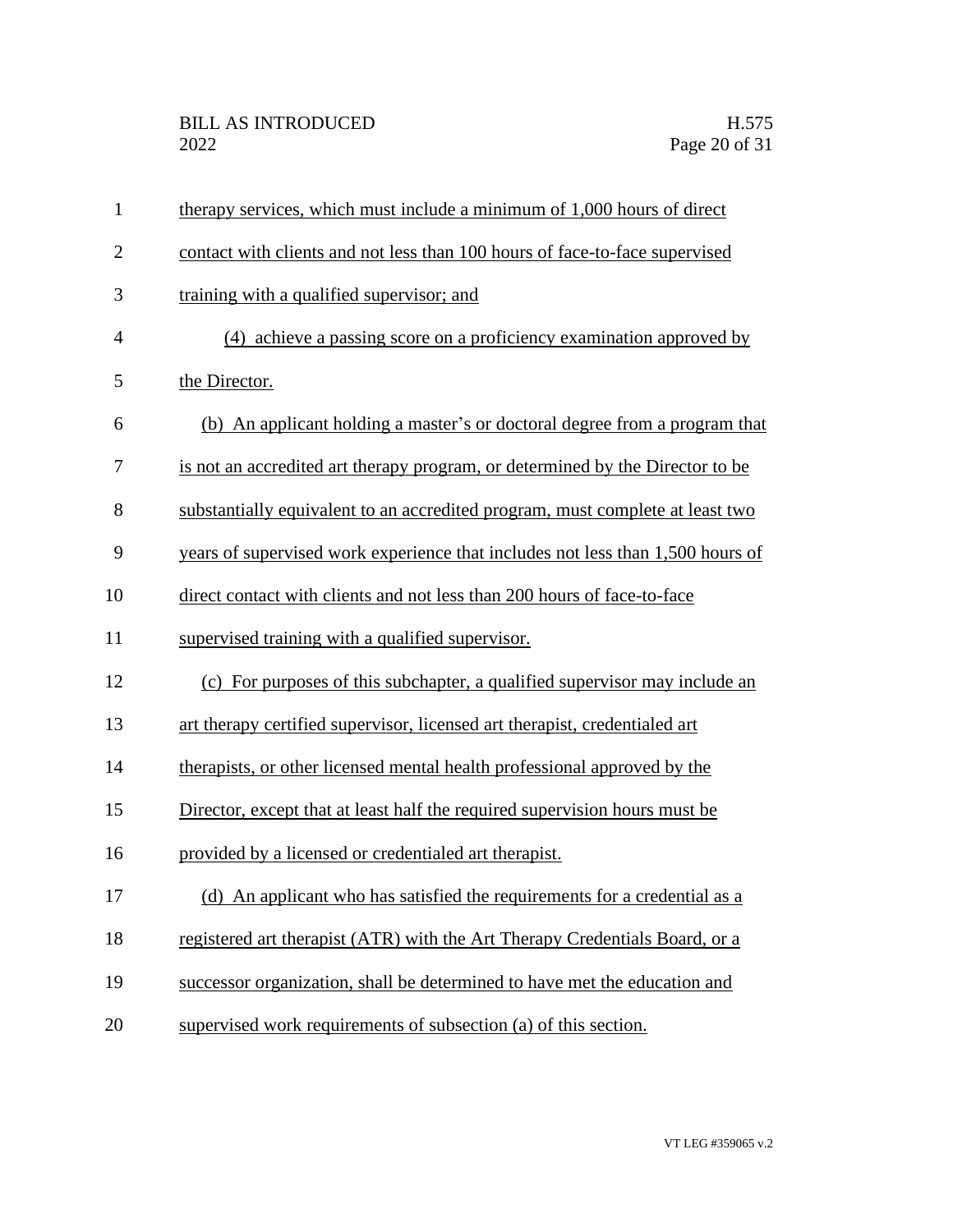| $\mathbf{1}$   | (e) Qualifying post-degree supervised work experience completed in                 |
|----------------|------------------------------------------------------------------------------------|
| $\overline{2}$ | another state or jurisdiction may substitute for one or more years of the          |
| 3              | required supervised work experience requirement of subsection (a) of this          |
| 4              | section, as determined by the Director.                                            |
| 5              | (f) A doctoral internship may be applied toward the required hours of              |
| 6              | supervised work experience, as determined by the Director.                         |
| 7              | § 6155. LICENSURE BY ENDORSEMENT                                                   |
| 8              | (a) The Director may issue a license to engage in the practice of art therapy      |
| 9              | by endorsement to an applicant who, upon submission of a written application,      |
| 10             | provides satisfactory evidence that the applicant holds a valid license to         |
| 11             | practice art therapy issued by another state or jurisdiction, the standards and    |
| 12             | qualifications for which have been determined by the Director to be                |
| 13             | substantially equivalent to those required by this subchapter.                     |
| 14             | (b) The Director may waive the requirements of subsection $6154(a)$ of this        |
| 15             | subchapter and issue a license to engage in practice of art therapy for a resident |
| 16             | of Vermont who, during a period of not more than 12 months following the           |
| 17             | effective date of this subchapter, submits evidence satisfactory to the Director   |
| 18             | that the individual:                                                               |
| 19             | (1) has met the education requirement of subdivision $6154(a)(2)$ of this          |
| 20             | subchapter;                                                                        |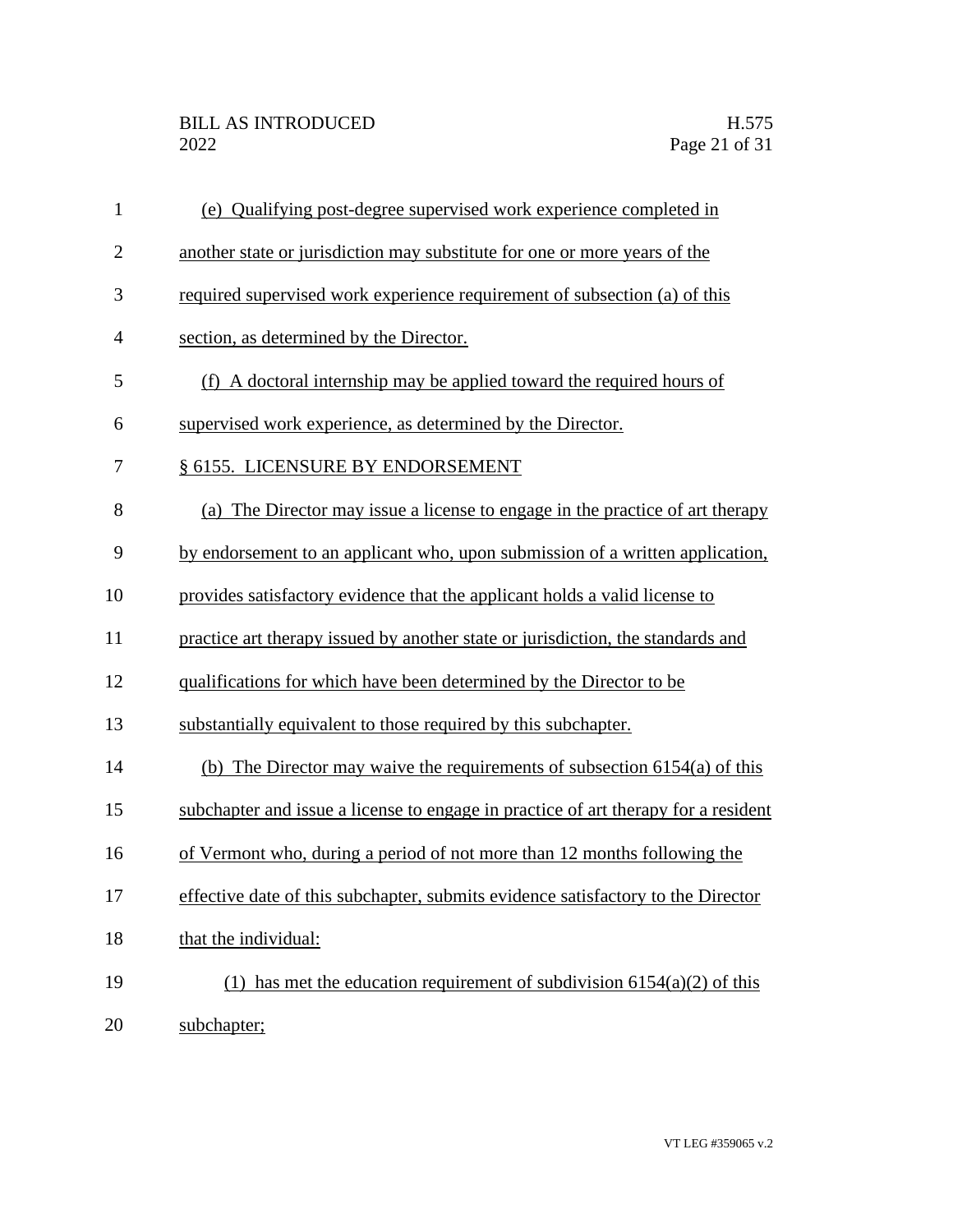| $\mathbf{1}$   | (2) has held a credential, which is active or expired, as a registered or           |
|----------------|-------------------------------------------------------------------------------------|
| $\overline{2}$ | certified art therapist with the Art Therapy Credentials Board;                     |
| 3              | (3) has been engaged in the practice of art therapy in Vermont for at               |
| $\overline{4}$ | least five years prior to the effective date of this subchapter while entered on    |
| 5              | the roster of nonlicensed and noncertified psychotherapists in accordance with      |
| 6              | section 4083 of this title; and                                                     |
| 7              | (4) has met any additional requirements established by the Director.                |
| 8              | § 6156. SCOPE OF PRACTICE                                                           |
| 9              | (a) A licensed art therapist may engage in independent practice of art              |
| 10             | therapy and is authorized to practice for and with public and private agencies      |
| 11             | and organizations, including medical hospitals, mental health clinics,              |
| 12             | rehabilitation centers, schools, correctional facilities, museums, and art studios. |
| 13             | (b) A licensed art therapist is authorized to diagnose and treat mental             |
| 14             | disorders specified in the Diagnostic and Statistical Manual of Mental              |
| 15             | Disorders of the American Psychiatric Association, as designated by the             |
| 16             | Director, that are consistent with the licensed art therapist's education and       |
| 17             | training and the professional code of ethics for credentialed art therapists.       |
| 18             | (c) Nothing in this subchapter shall be construed to permit any method or           |
| 19             | treatment by a licensed art therapist that involves administration or prescription  |
| 20             | of drugs, the practice of medicine, or performance of psychological testing.        |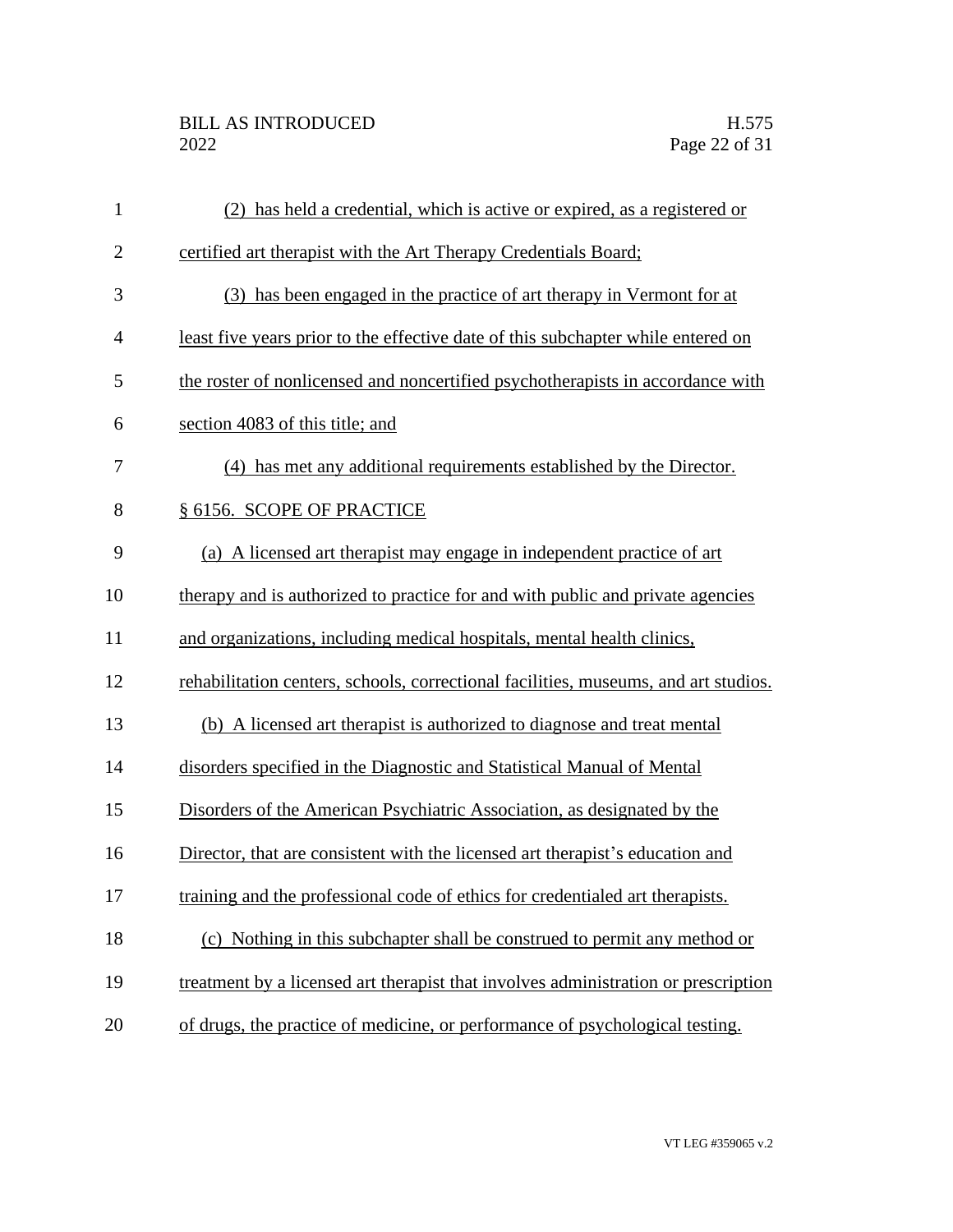| $\mathbf{1}$   | § 6157. LICENSURE OF ASSOCIATE ART THERAPISTS                                     |
|----------------|-----------------------------------------------------------------------------------|
| $\overline{2}$ | (a) An applicant for a license as an associate art therapist to engage in the     |
| 3              | practice of art therapy to satisfy the supervised work experience requirements    |
| $\overline{4}$ | for licensure under this subchapter shall submit an application to the Director   |
| 5              | that includes:                                                                    |
| 6              | (1) evidence of successful completion of a master's degree in art therapy         |
| 7              | in accordance with subsection $6154(a)$ of this subchapter;                       |
| 8              | (2) a plan for supervised work experience that meets the requirements             |
| 9              | set forth in subdivision $6154(a)(3)$ of this subchapter with a qualified         |
| 10             | supervisor as described in subsection $6154(c)$ of this subchapter;               |
| 11             | (3) a letter from a licensed or credentialed art therapist attesting to the       |
| 12             | applicant's competency to engage in the practice of art therapy under             |
| 13             | supervision; and                                                                  |
| 14             | (4) evidence of having met any additional requirements established by             |
| 15             | the Director.                                                                     |
| 16             | (b) A license under this section shall be valid for a term of two years from      |
| 17             | the date of issuance and may be renewed upon application and payment of the       |
| 18             | required fee in accordance with rules adopted by the Director. An associate       |
| 19             | license is automatically terminated if not renewed, or upon the granting or       |
| 20             | denial by the Director of an associate license holder's application for licensure |
| 21             | as an art therapist.                                                              |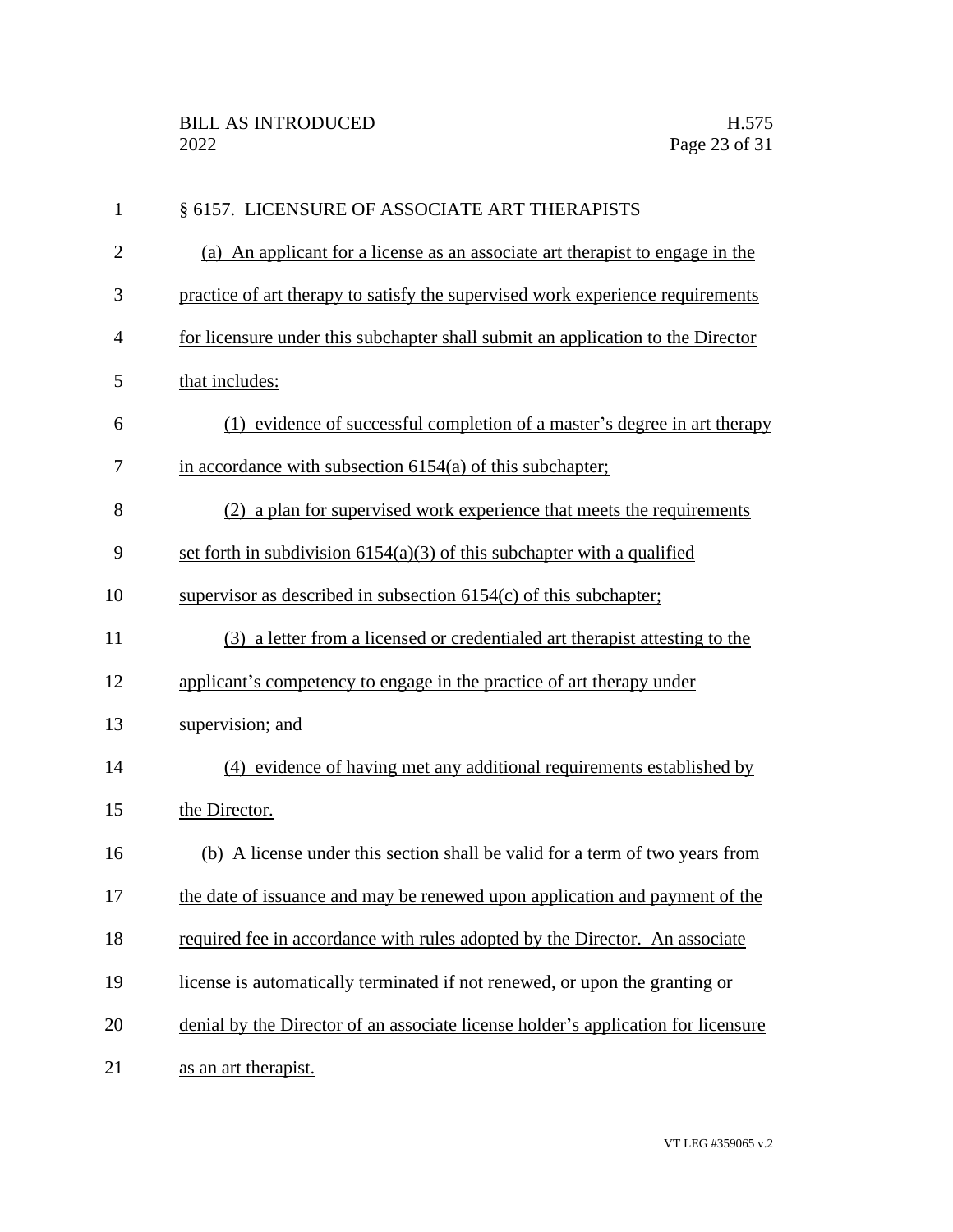| $\mathbf{1}$   | (c) Upon any change in the supervision plan, a licensed associate art              |
|----------------|------------------------------------------------------------------------------------|
| $\overline{2}$ | therapist shall submit to the Director a revised plan for supervised practice that |
| 3              | continues to meet the requirements of subdivision $6154(a)(3)$ of this             |
| $\overline{4}$ | subchapter.                                                                        |
| 5              | An associate art therapist practicing under this section shall be subject<br>(d)   |
| 6              | to all laws and rules to the same extent as a licensed art therapist under this    |
| 7              | subchapter, except that the individual shall not be subject to the license         |
| 8              | renewal and continuing education requirements set forth in section 6161 of this    |
| 9              | subchapter.                                                                        |
| 10             | § 6158. DISCLOSURE OF INFORMATION                                                  |
| 11             | (a) The Director shall adopt rules requiring licensed art therapists to            |
| 12             | disclose to each client the art therapist's professional qualifications and        |
| 13             | experience, those actions that constitute unprofessional conduct, the method       |
| 14             | for filing a complaint or making a consumer inquiry, and provision relating to     |
| 15             | the manner in which the information shall be displayed and signed by both the      |
| 16             | art therapist and the client. The rules may include provisions for applying or     |
| 17             | modifying these requirements in cases involving clients of designated              |
| 18             | agencies, institutionalized clients, minors, and adults under supervision of a     |
| 19             | guardian.                                                                          |
| 20             | (b) A licensed art therapist shall not disclose any privileged communication       |
| 21             | developed in a professional relationship with a client or use privileged           |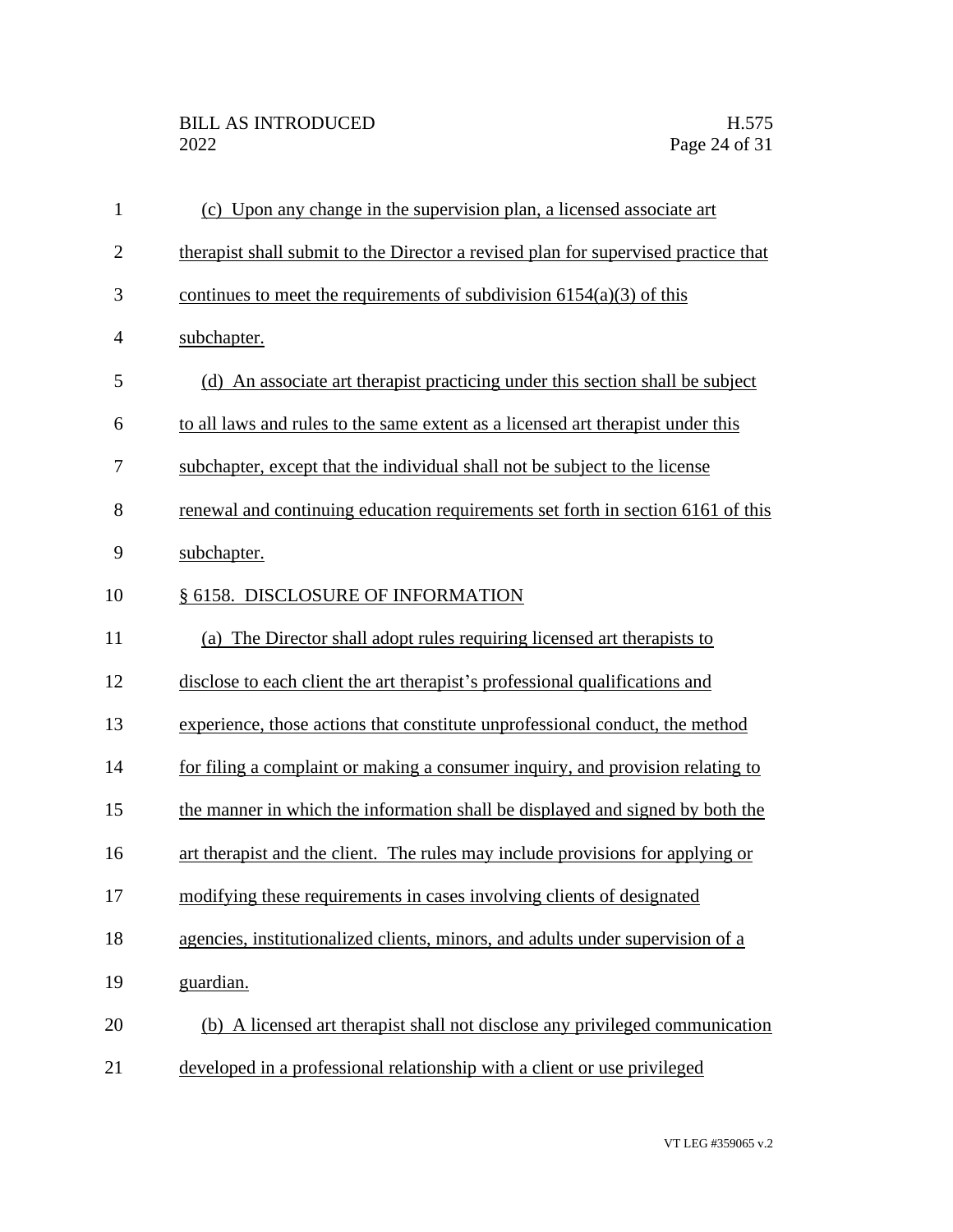| $\mathbf{1}$   | communications in research, teaching, writing, or public presentations without    |
|----------------|-----------------------------------------------------------------------------------|
| $\overline{2}$ | the written consent of the client or, where applicable, the client's parent or    |
| 3              | guardian, or as otherwise required by law, a court order, or as necessary to      |
| $\overline{4}$ | protect the health or safety of an individual. Once written consent has been      |
| 5              | provided, the art therapists shall ensure that appropriate steps are taken to     |
| 6              | protect the client's identity and disguise any part of a communication, art       |
| 7              | expression, or recording that reveal a client's identity without signed consent   |
| 8              | that the client's identity may be revealed.                                       |
| 9              | § 6159. PROFESSIONAL IDENTIFICATION                                               |
| 10             | (a) An individual holding a license to practice art therapy in this State shall   |
| 11             | use the title "licensed art therapist" and the abbreviation "LAT."                |
| 12             | (b) An individual engaged in satisfying supervised clinical education             |
| 13             | requirements related to the individual's art therapy education, or satisfying the |
| 14             | post-degree supervised experience requirements for licensure set forth in         |
| 15             | subdivision $6154(a)(3)$ of this subchapter, shall use the title "associate art"  |
| 16             | therapist" and the abbreviation "AAT."                                            |
| 17             | (c) A license issued under this subchapter shall be conspicuously displayed       |
| 18             | for clients in the licensee's principal place of business or employment or        |
| 19             | otherwise shall be shown to clients when requested.                               |
| 20             | (d) Nothing in this subchapter shall be construed to prohibit the use and         |
| 21             | incorporation into the title of a licensed art therapist of a professional        |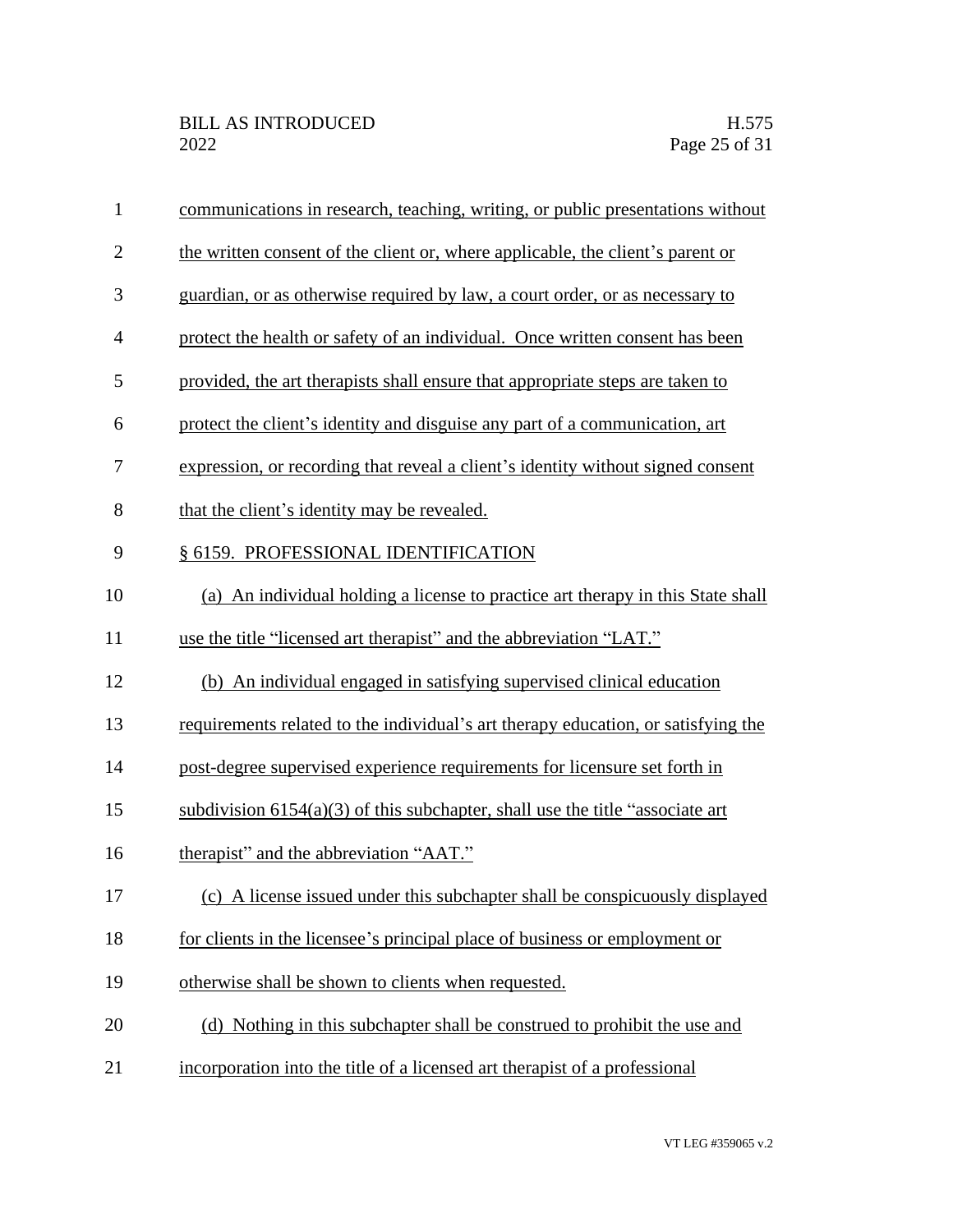| $\mathbf{1}$   | credential or other designation awarded by a nationally recognized professional     |
|----------------|-------------------------------------------------------------------------------------|
| $\overline{2}$ | credentialing organization.                                                         |
| 3              | § 6160. EXEMPTIONS                                                                  |
| $\overline{4}$ | (a) The licensure requirements of this subchapter shall not apply to:               |
| 5              | (1) a rabbi, priest, minister, or Christian Science practitioner when               |
| 6              | engaging in activities that are within the scope of the performance of the          |
| 7              | person's regular or specialized ministerial duties and for which no separate        |
| 8              | charge is made, or when these activities are performed, with or without charge,     |
| 9              | for or under the auspices of sponsorship, individually or in conjunction with       |
| 10             | others, of an established and legally recognizable church, denomination, or         |
| 11             | sect, and when the person rendering services remains accountable to the             |
| 12             | established authority of that church, denomination, or sect;                        |
| 13             | (2) a student matriculated in an education program approved by the                  |
| 14             | Director who is pursuing an undergraduate or graduate degree in art therapy to      |
| 15             | satisfy supervised clinical education requirements as part of the student's         |
| 16             | course of studies while under the supervision of a qualified supervisor, or an      |
| 17             | individual engaging in the practice of art therapy as an associate art therapist in |
| 18             | accordance with section 6157 of this subchapter to complete post-degree             |
| 19             | supervised work experience required to obtain a license to practice art therapy     |
| 20             | in accordance with this subchapter;                                                 |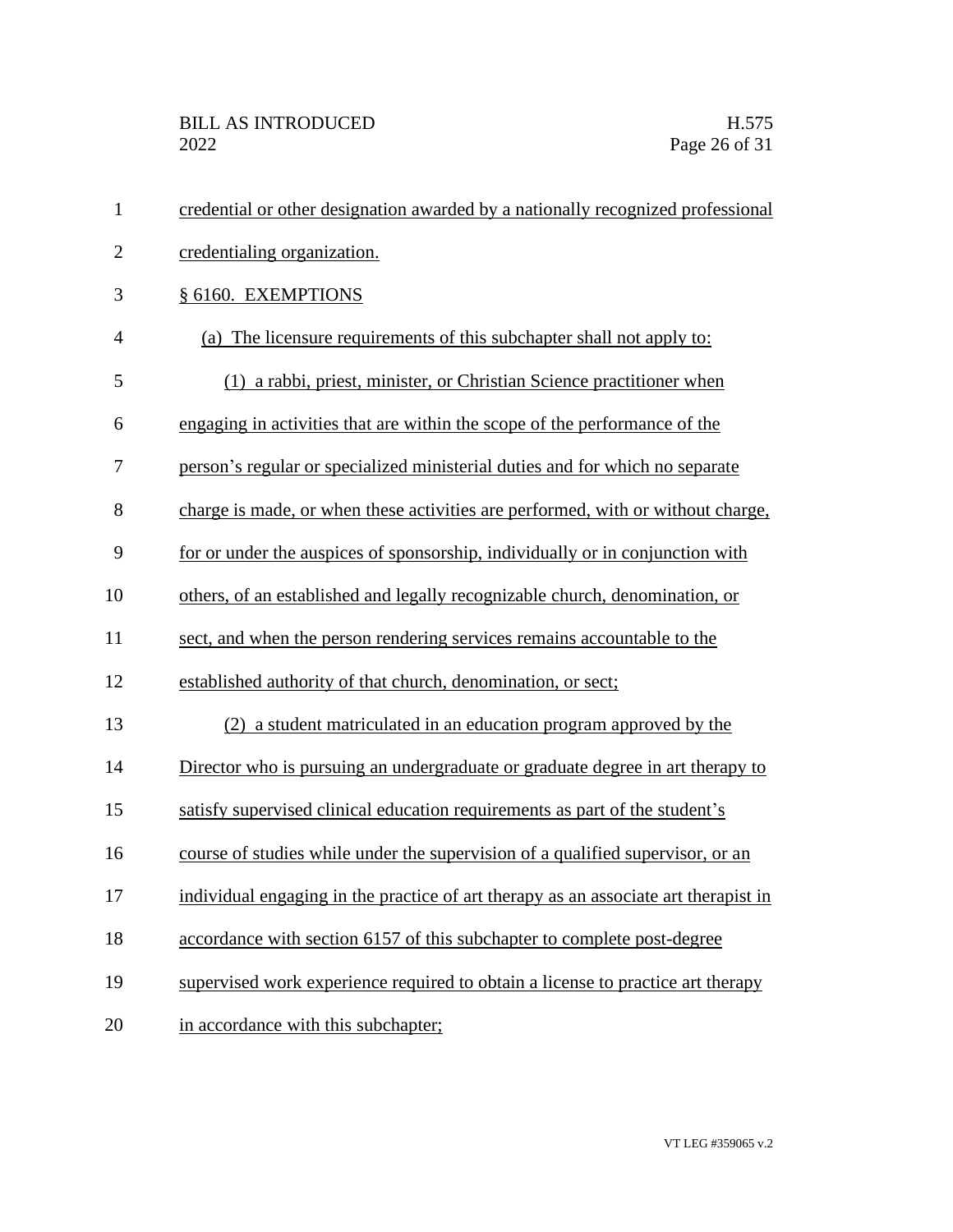| $\mathbf{1}$   | an individual providing art therapy services while employed with the<br>(3)         |
|----------------|-------------------------------------------------------------------------------------|
| $\overline{2}$ | U.S. Armed Forces, the U.S. Department of Veterans Affairs, the U.S. Public         |
| 3              | Health Service, or any other federal department or agency;                          |
| $\overline{4}$ | (4) an individual who is a member of a voluntary group of individuals,              |
| 5              | such as a self-help, peer counseling, or domestic violence group, who offers        |
| 6              | peer support and counseling to other members in recovering from trauma,             |
| 7              | abuse, bereavement, addiction, or other mental health conditions; and               |
| 8              | (5) an individual licensed as a clinical mental health counselor pursuant           |
| 9              | to chapter 65 of this title who submits evidence satisfactory to the Director that  |
| 10             | the individual:                                                                     |
| 11             | (A) was a credentialed art therapist in good standing on the date of                |
| 12             | passage of this subchapter; and                                                     |
| 13             | (B) continues to maintain the art therapist credential in good standing             |
| 14             | as required by the Art Therapy Credentials Board, or a successor organization.      |
| 15             | (b) Nothing in this subchapter is intended to prohibit or restrict an               |
| 16             | individual licensed or certified under any other law of this State from engaging    |
| 17             | in any practice, including use of art or art materials, that is consistent with the |
| 18             | scope of practice and professional training for the profession for which that       |
| 19             | individual is licensed or certified, if that individual does not represent, imply,  |
| 20             | or claim that the practice is art therapy or that the individual is a licensed art  |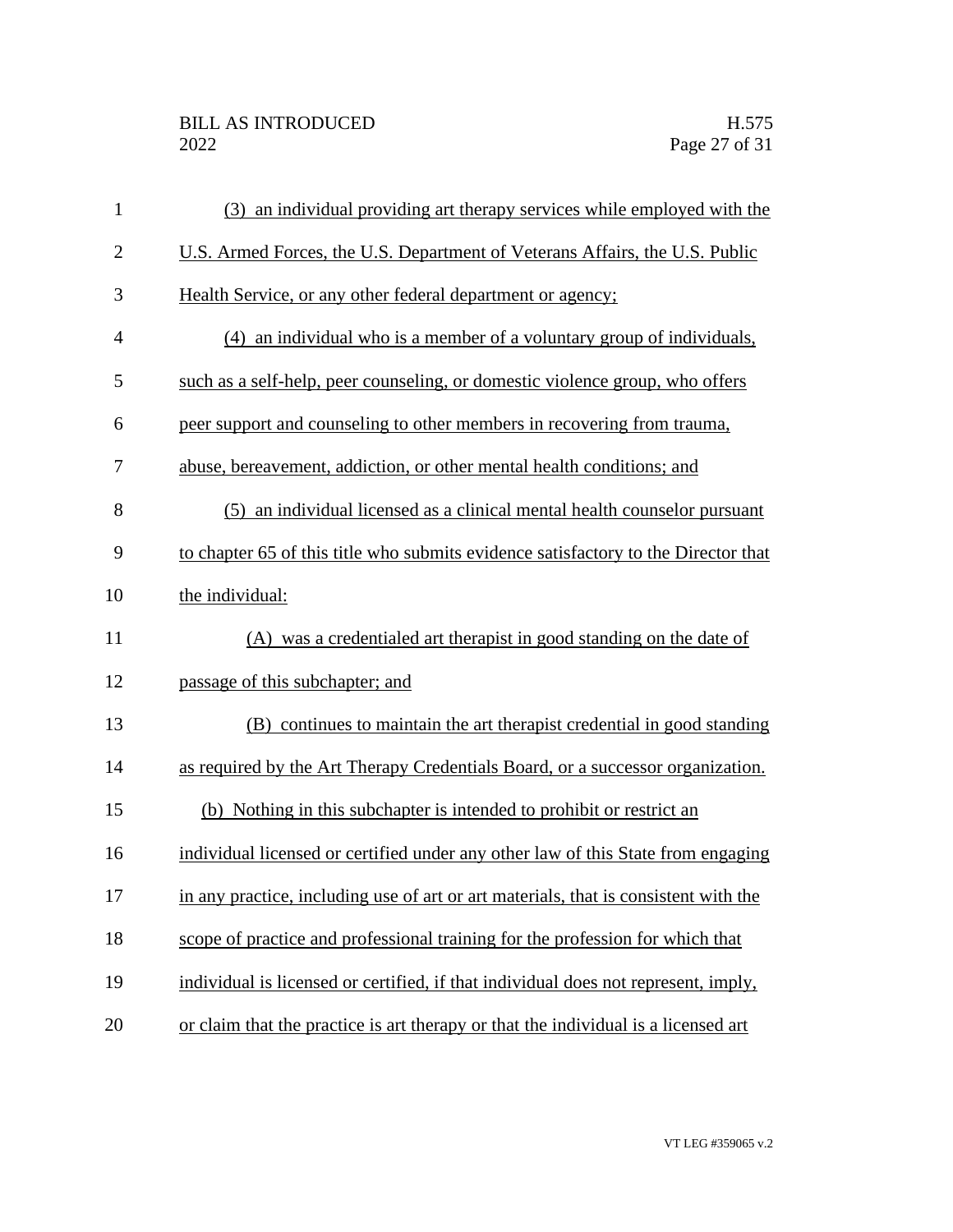| 1              | therapist or otherwise authorized to practice art therapy in accordance with this |
|----------------|-----------------------------------------------------------------------------------|
| $\overline{2}$ | subchapter.                                                                       |
| 3              | § 6161. RENEWAL                                                                   |
| $\overline{4}$ | (a) An art therapist license issued under this subchapter shall be renewed        |
| 5              | every two years upon application and payment of the required fee, provided the    |
| 6              | person applying for renewal completes at least 40 hours of continuing             |
| 7              | education requirements, approved by the Director, during the preceding two-       |
| 8              | year period.                                                                      |
| 9              | $(b)(1)$ The Director, with the advice of the advisor appointees, shall           |
| 10             | establish, by rule, guidelines and criteria for continuing education credit.      |
| 11             | (2) Guidelines and criteria for continuing education credit shall be              |
| 12             | consistent with requirements for recertification of the Board Certified Art       |
| 13             | Therapist (ATR-BC) credential of the Art Therapy Credentials Board and shall      |
| 14             | identify programs and organizations, including the American Art Therapy           |
| 15             | Association, that have been determined by the Director as qualified providers     |
| 16             | of continuing education.                                                          |
| 17             | (c) Any application for renewal of a license that has expired shall be            |
| 18             | accompanied by the renewal fee and a late fee. If a practitioner's license has    |
| 19             | lapsed for more than five consecutive years, the Director shall impose such       |
| 20             | additional requirements to demonstrate the applicant's competence in the          |
| 21             | practice of art therapy as determined appropriate by the Director.                |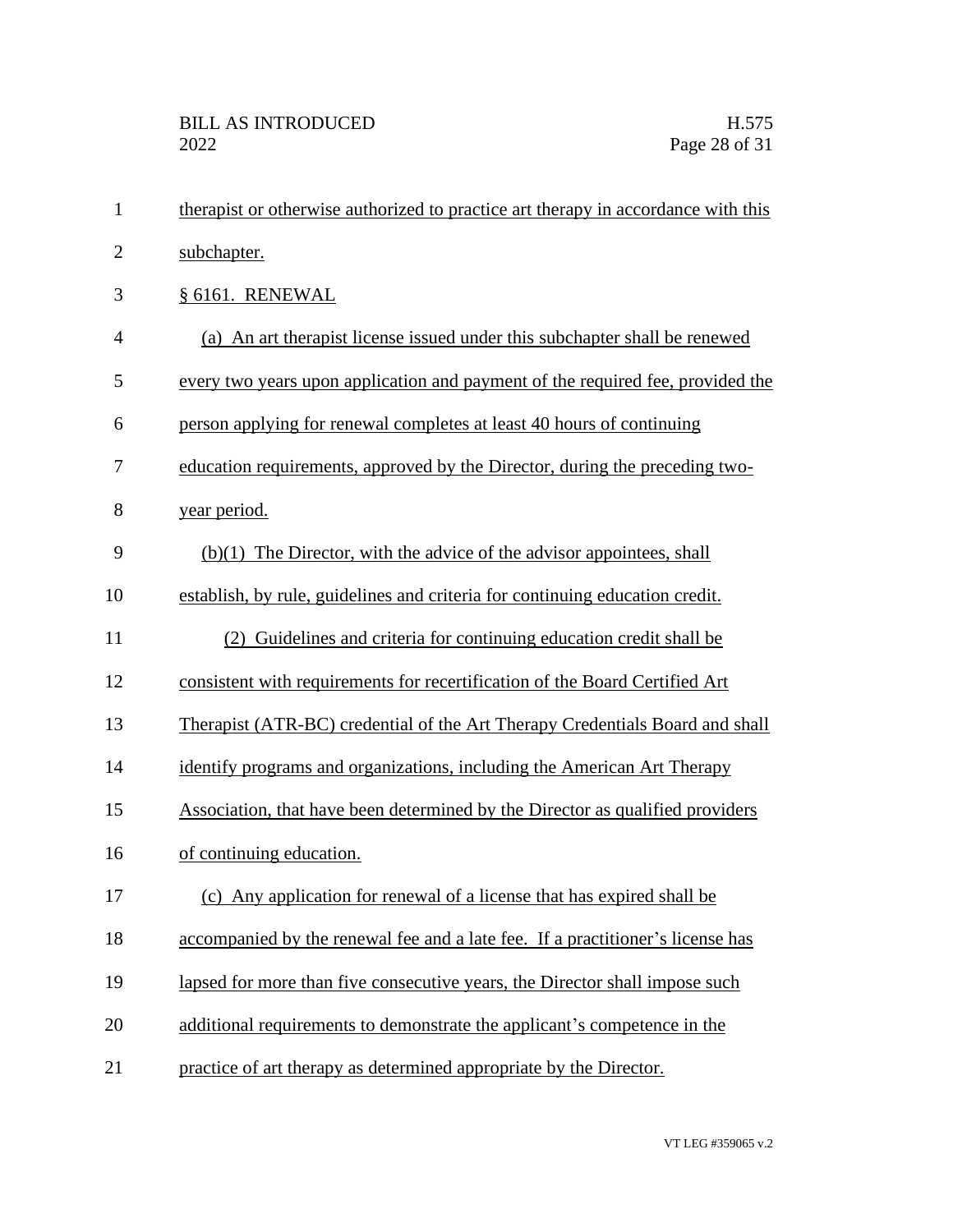| $\mathbf{1}$   | § 6162. UNPROFESSIONAL CONDUCT                                                      |
|----------------|-------------------------------------------------------------------------------------|
| $\overline{2}$ | (a) Unprofessional conduct means the following conduct and the conduct              |
| 3              | set forth in 3 V.S.A. § 129a committed by a licensee, an applicant, or an           |
| 4              | individual who later becomes an applicant:                                          |
| 5              | (1) practicing or attempting to engage in the practice of art therapy or            |
| 6              | holding themselves out as being able to do so in this State without first having    |
| 7              | obtained a license in accordance with this subchapter;                              |
| 8              | (2) using in connection with the individual's name any letters, words, or           |
| 9              | insignia indicating or implying that the individual is an art therapist licensed in |
| 10             | accordance with this subchapter;                                                    |
| 11             | (3) making or causing to be made a false, fraudulent, or forged                     |
| 12             | statement or representation in procuring or attempting to procure licensure or      |
| 13             | renew a license to practice under this subchapter;                                  |
| 14             | (4) using dishonest or misleading advertising;                                      |
| 15             | (5) misusing a title in professional activity;                                      |
| 16             | (6) engaging in any sexual conduct with a client, or with the immediate             |
| 17             | family member of a client, with whom the licensee has had a professional            |
| 18             | relationship within the previous five years;                                        |
| 19             | (7) harassing, intimidating, or abusing a client;                                   |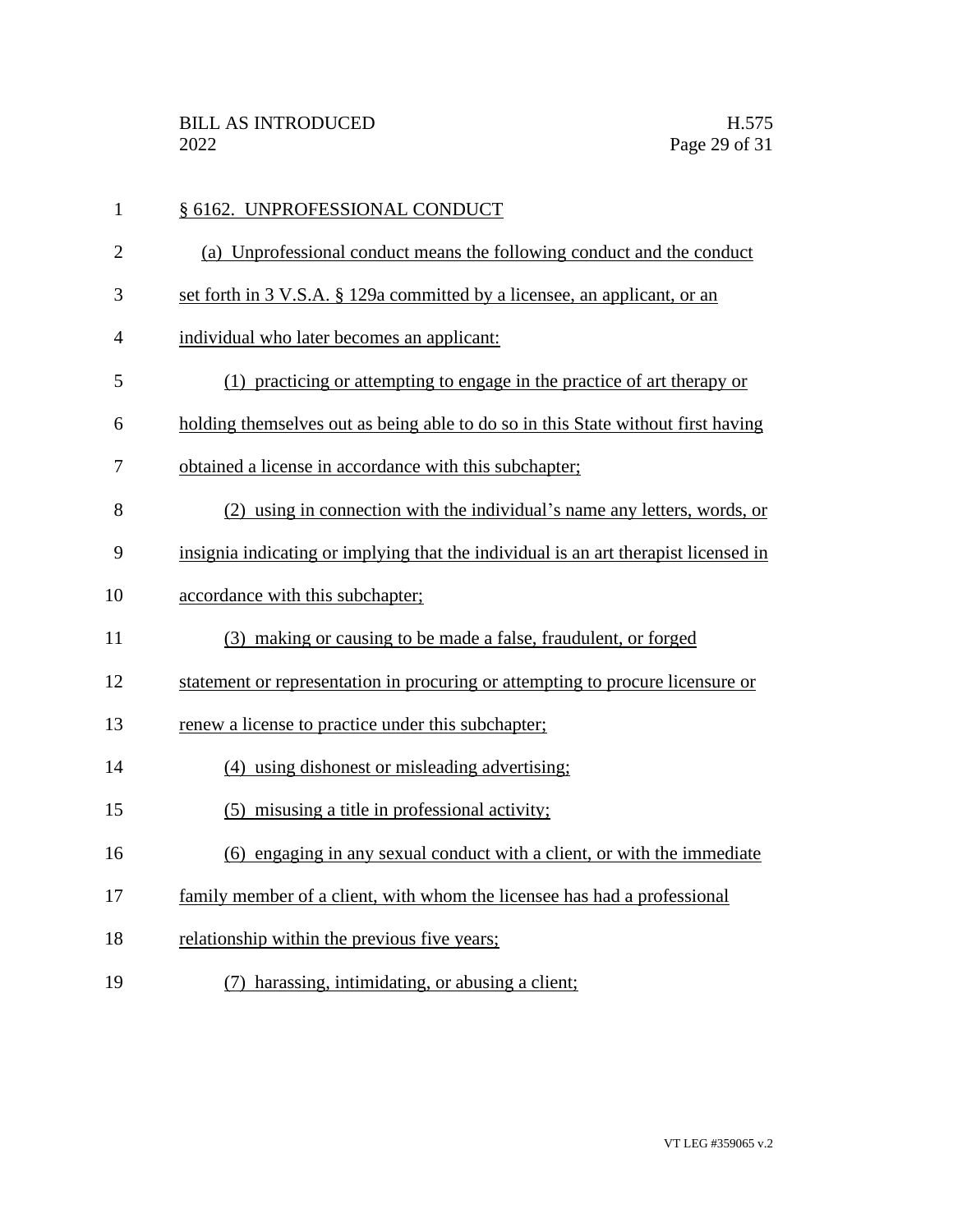| $\mathbf{1}$   | (8) entering into an additional relationship with a client, supervisee,           |
|----------------|-----------------------------------------------------------------------------------|
| $\overline{2}$ | research participant, or student that might impair that individual's objectivity  |
| 3              | or otherwise interfere with a licensee's obligations;                             |
| 4              | (9) practicing outside or beyond a licensee's area of training,                   |
| 5              | experience, or competence;                                                        |
| 6              | (10) being or having been convicted of a felony or any crime that                 |
| 7              | reflects an inability to practice art therapy with due regard for the health and  |
| 8              | safety of clients and patients, or with due regard for the truth in filing claims |
| 9              | with Medicare, Medicaid, or any third party payor;                                |
| 10             | (11) inability or failure to practice art therapy with reasonable skill and       |
| 11             | consistent with the welfare of clients and patients, including negligence in the  |
| 12             | practice of art therapy, intoxication, or incapacity;                             |
| 13             | (12) willfully or repeatedly violating any of the provisions of this              |
| 14             | subchapter;                                                                       |
| 15             | (13) engaging in conduct of a character likely to deceive, defraud, or            |
| 16             | harm the public;                                                                  |
| 17             | (14) disciplinary action by another jurisdiction; or                              |
| 18             | (15) failing to notify the Director in writing within 10 days after the           |
| 19             | loss, revocation, discontinuation, or invalidation of any certification or degree |
| 20             | offered to support eligibility for licensure or to demonstrate continuing         |
| 21             | competency.                                                                       |